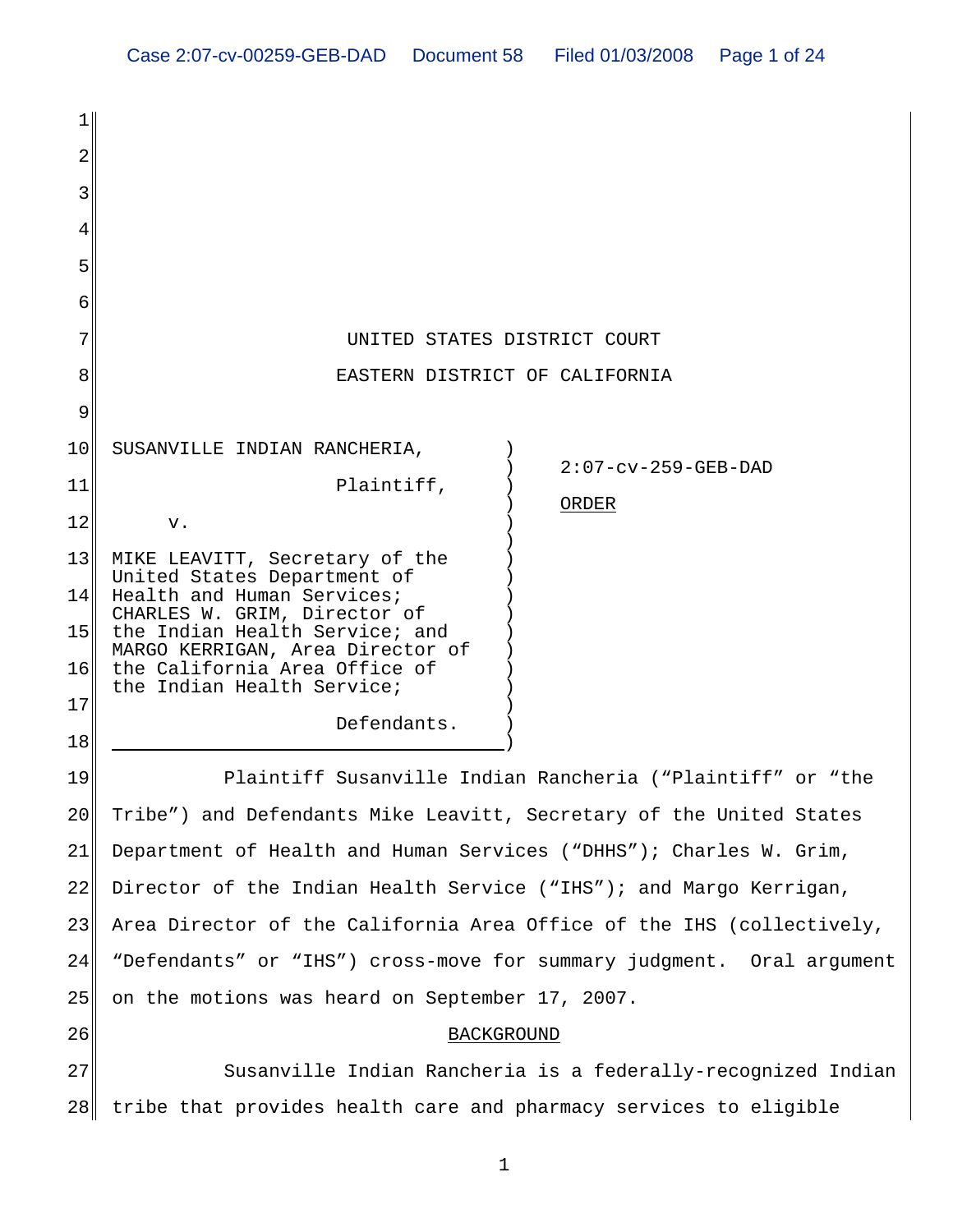1 2 3 4 5 6 7 8 Indians in rural Northeastern California through a Tribal health clinic known as the Lassen Indian Health Center. (Joint Stip. of Facts, Findings of Fact ("FOF") 1, 2.) The IHS is an agency of DHHS which provides health care services to American Indians and Alaska Natives throughout the United States, and negotiates and enters into compacts and funding agreements ("FA") with Indian tribes and tribal organizations under the Indian Self-Determination and Educational Assistance Act ("ISDEAA"). (FOF 4, 5.)

9 10 11 12 13 14 15 16 17 18 19 20 21 22 Plaintiff has been providing health care services at the Lassen Indian Health Center to Tribal members and other eligible beneficiaries since 1986 under a series of self-determination contracts and Annual Funding Agreements ("AFA") with the IHS under Title I of the ISDEAA. (FOF 7.) The ISDEAA was originally enacted in 1974 as Public Law 93-638 (codified at 25 U.S.C. §§ 450 - 458bbb-2). (FOF 6.) Title V was added to the ISDEAA in 2000 as Public Law 106-260. (FOF 6.) Title V establishes the procedures and standards pursuant to which tribes can enter into self-governance compacts and funding agreements with the Secretary of DHHS. (FOF 6.) Said compacts and funding agreements concern planning, conducting, consolidating, and receiving full tribal share funding of certain programs, services, functions, and activities ("PSFAs") carried out by DHHS (codified at 25 U.S.C. §§ 458aaa-1 – 458aaa-18). (FOF 6.)

23 24 25 26 27 28 Since at least 1995, the contracts and/or AFAs between Plaintiff and the IHS have included pharmacy services as one of the PSFAs provided by the Tribe. (FOF 8.) Early in 2006, the Tribe was admitted to the ISDEAA Title V self-governance program by the IHS and several months later, it began negotiating with the IHS to reach agreement on an ISDEAA Title V self-governance Compact and FA for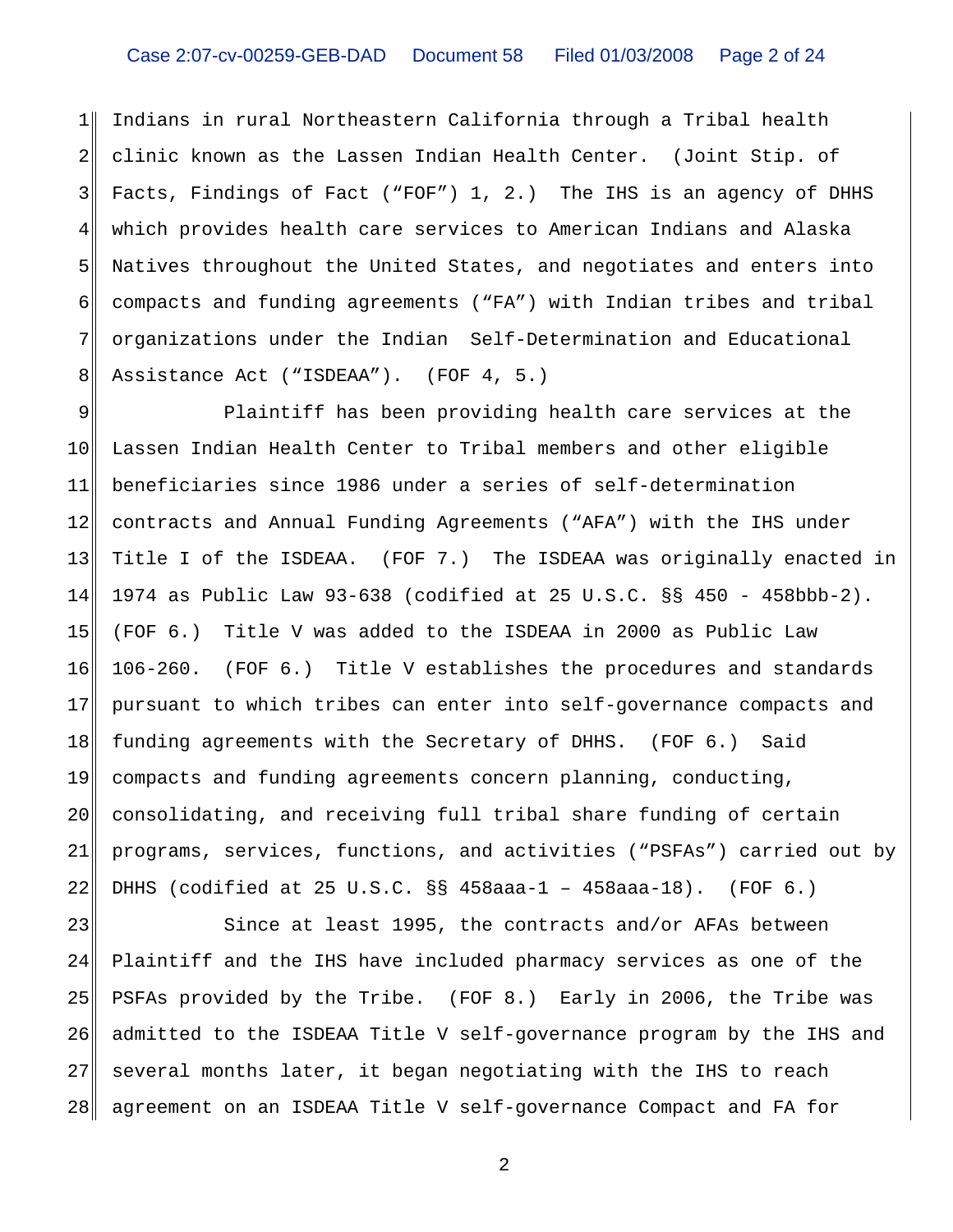$1$ 2 3 4 5 6 7 8 Calendar Year 2007. (FOF 9.) As part of the health care services the Tribe would provide, the Tribe adopted a Pharmacy Policy, which requires certain eligible beneficiaries to pay (a \$5.00 dispensing fee plus the acquisition cost of the medicine) for pharmacy services. (FOF 10.) The Policy exempts from this payment requirement those Native Americans and Alaska Natives permanently residing in the Tribe's service area whose income is equal to or less than 125% of the Federal Poverty Guideline as published by DHHS. (FOF 10.)

9 10 11 12 13 14 15 16 17 18 19 20 21 22 23 24 25 26 During negotiations with IHS representatives over the proposed Title V self-governance compact and FA for the year 2007, the Tribe was orally told by IHS negotiators that the IHS would likely not agree to inclusion of the Tribe's proposed language for its pharmacy services program in the self-governance FA because it was IHS's position that tribes do not have the legal authority to charge eligible Indians for services provided through the ISDEAA, and that the Tribe would need to either delete the pharmacy provision from the FA or include language stating that the Tribe would not bill eligible Indian customers for pharmacy services. (FOF 11.) The Tribe refused to accept either of the two options presented by the IHS regarding the Tribe's pharmacy services. (FOF 12.) This refusal led to the "final offer" stage of Section 507(b) of the ISDEAA, which provides that "[i]n the event the Secretary and a participating Indian tribe are unable to agree, in whole or in part, on the terms of a compact or funding agreement (including funding levels), the Indian tribe may submit a final offer to the Secretary." (FOF 12 (quoting 25 U.S.C.  $§ 458$ aaa-6(b)).)

27 28 The matter in dispute is the Tribe and the IHS's failure to reach agreement on the pharmacy services issue. (FOF 13.) The Tribe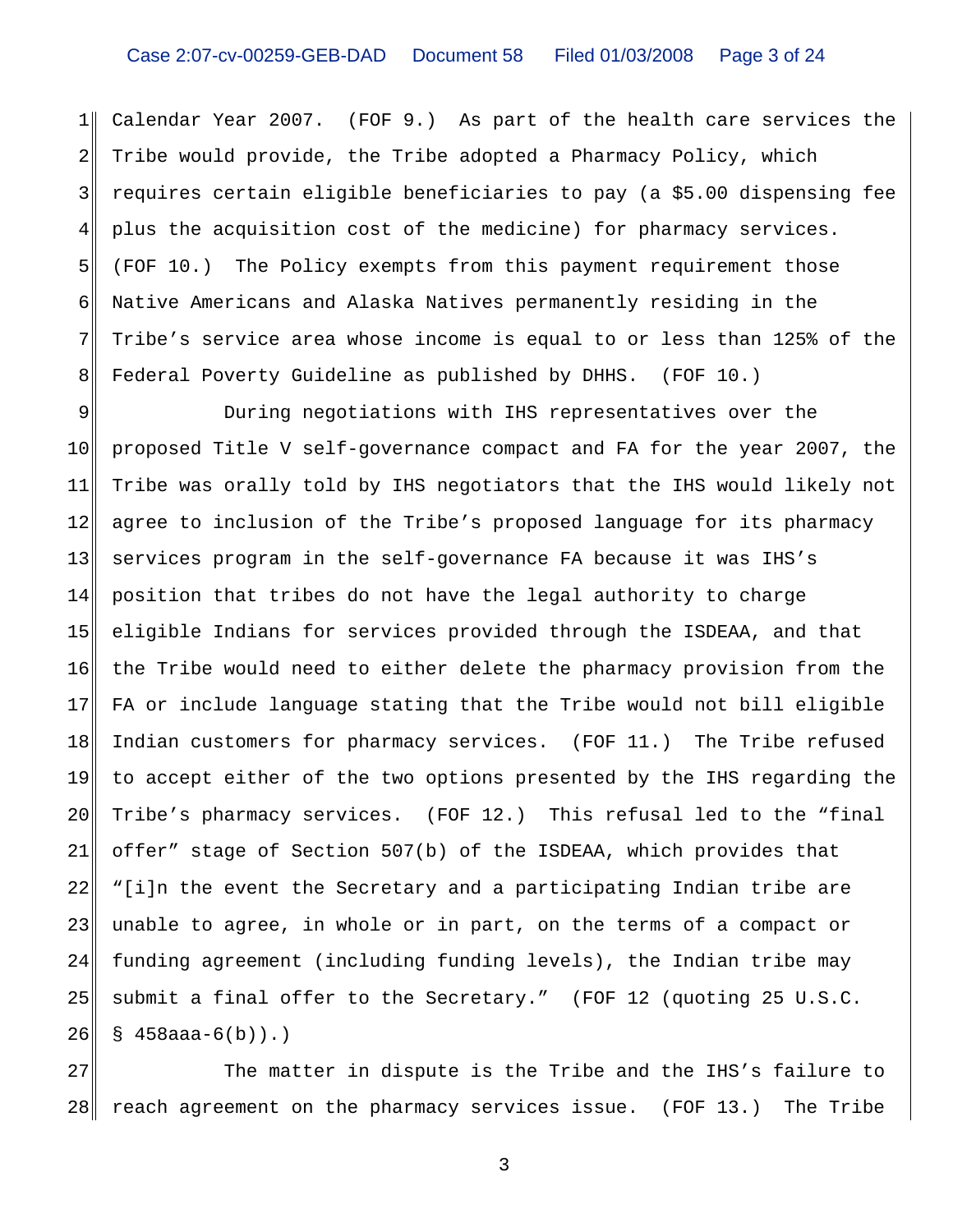$1$ 2 3 4 5 submitted its "final offer" to the IHS by letter on December 15, 2006. (FOF 14.) The Tribe's "final offer" included pharmacy services in the proposed FA and did not include an express statement that the Tribe would not charge eligible beneficiaries for pharmacy services. (FOF 14.)

6 7 8 9 10 11 12 13 14 Because of the dispute, and since the existing Title I contract and AFA were set to expire on December 31, 2006, and the ISDEAA prescribes that the IHS had 45 days to respond to the Tribe's final offer, the Tribe and the IHS agreed to an extension of the existing Title I contract and AFA for an additional 45 day period (until February 15, 2007). (FOF 15.) Defendant Charles W. Grim, by letter dated January 29, 2007, to Tribal Chairman Stacy Dixon, rejected the Tribe's final offer, on the grounds set forth therein ("Grim Letter"). (FOF 16.)

15 16 17 18 19 20 21 22 23 24 25 26 27 28 On February 9, 2007, Plaintiff commenced this action, asserting that Defendants' rejection of its final offer violates the ISDEAA. (Compl. ¶¶ 26-37.) Also on February 9, 2007, Plaintiff filed a motion for a temporary restraining order ("TRO") and a motion for preliminary injunction. On February 14, 2007, a TRO issued extending the parties' 2006 AFA, and on February 28, 2007, a preliminary injunction issued directing the parties to execute a Compact and Calendar Year 2007 FA (as proposed by Plaintiff in its final offer). (Feb. 14, 2007 Order; Feb. 28, 2007 Order.) The preliminary injunction further provided that "[i]f a judicial determination is made that Defendants' rejection of Plaintiff's final offer (and imposition of conditions on executing the Compact and 2007 FA proposed therein) was lawful, either (1) all references to the Tribe's pharmacy services program in the 2007 FA shall be deleted, no further funds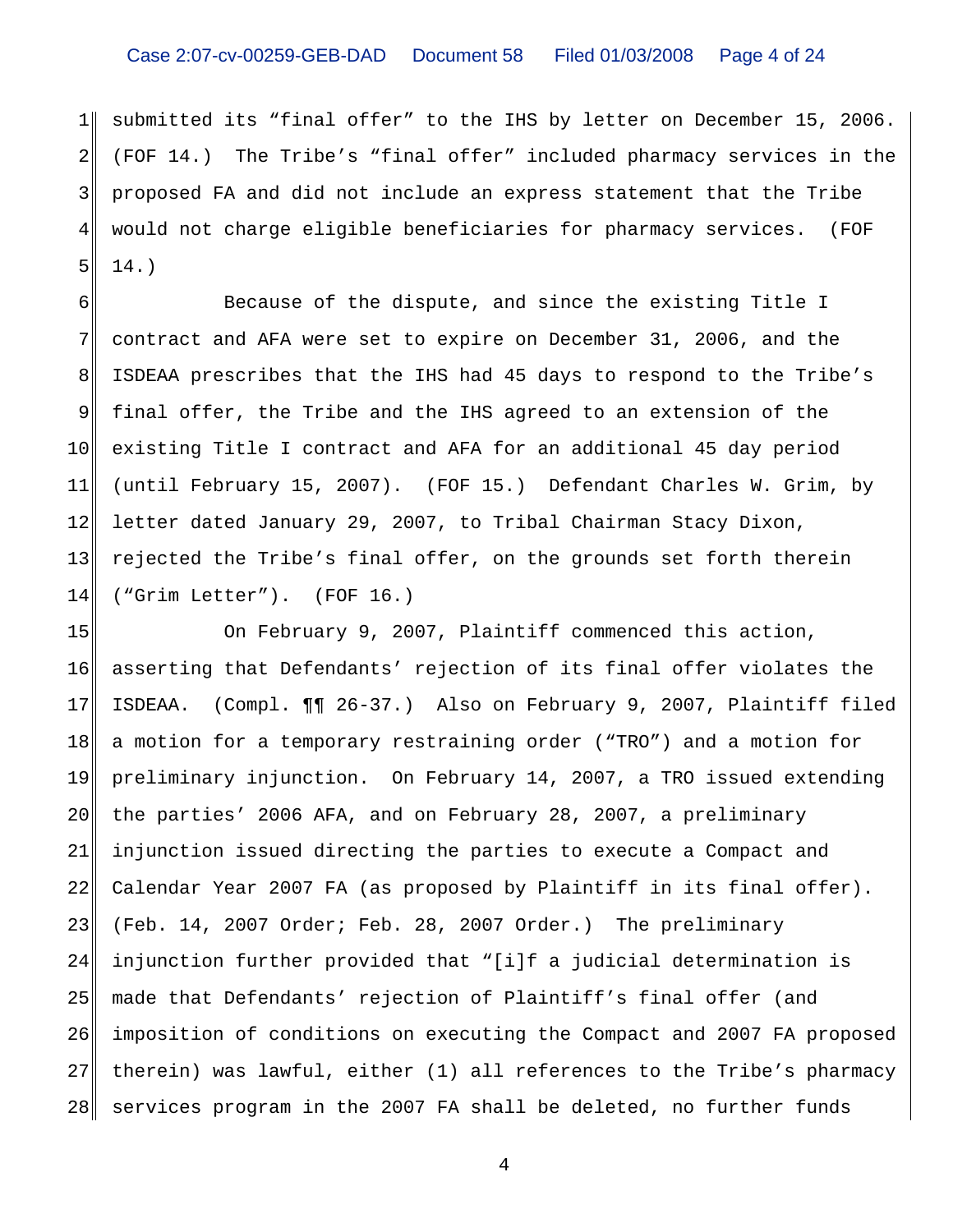## Case 2:07-cv-00259-GEB-DAD Document 58 Filed 01/03/2008 Page 5 of 24

1 2 3 4 5 shall be allocated to the Tribe's pharmacy services program, and any funds specifically allocated for the pharmacy services program shall be returned; or (2) a provision shall be added to the 2007 FA stating that eligible beneficiaries will not be charged for services pursuant to the pharmacy services program." (Feb. 28, 2007 Order at 16.)

6 7 8 The parties now cross-move for summary judgment on Plaintiff's claim that Defendants' rejection of Plaintiff's final offer was contrary to law and a violation of the ISDEAA.

9

19

20

21

#### SUMMARY JUDGMENT STANDARD

10 11 12 13 14 15 16 17 18 "[Federal Rule of Civil Procedure] 56(c) mandates the entry of summary judgment . . . against a party who fails to make a showing sufficient to establish the existence of an element essential to that party's case, and on which that party will bear the burden of proof at trial." Celotex Corp. v. Catrett, 477 U.S. 317, 322 (1986). In this case, Defendants bear the burden of demonstrating, by clear and convincing evidence, the legality of their rejection of Plaintiff's final offer. 25 U.S.C. § 458aaa-6(d); see also Pl.'s Mot. at 6; Defs.' Mot. at 8.

#### **DISCUSSION**

# A. Whether Defendants Lawfully Rejected the Tribe's Final Offer Based on the Concern that the Tribe's Pharmacy Program Would Result in Significant Danger or Risk to the Public Health

22 23 24 25 26 27 28 Under Title V of the ISDEAA, "[i]f the [DHHS Secretary ("Secretary")] rejects [a final offer], the Secretary shall provide . . . a timely written notification to the Indian tribe that contains a specific finding that clearly demonstrates, or that is supported by a controlling legal authority, that [one of four criteria in 25 U.S.C.  $\S$  458aaa-6(c)(1)(A) is met]." 25 U.S.C.  $\S$  458aaa-6(c)(1). The "Secretary shall have the burden of demonstrating by clear and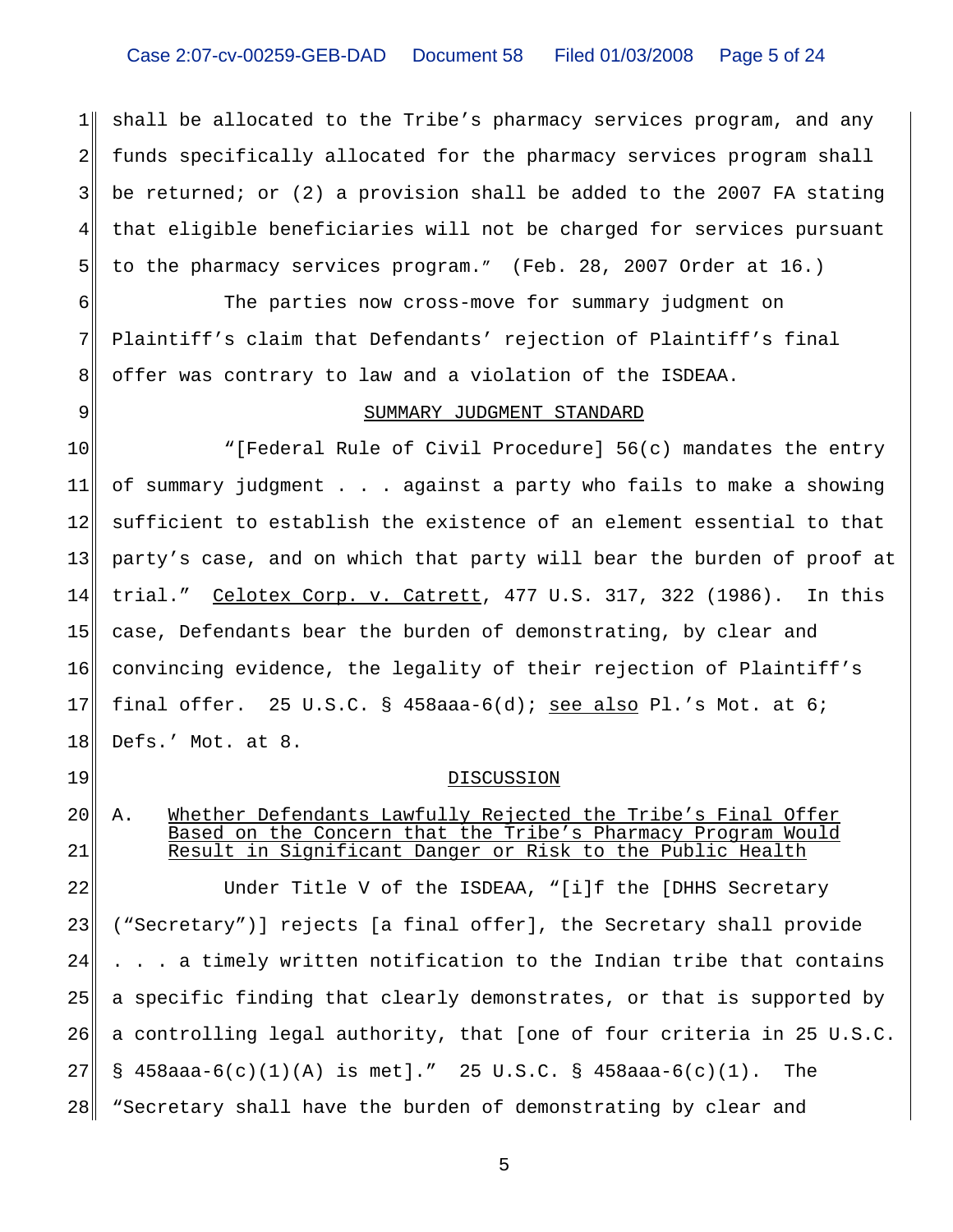1 convincing evidence the validity of the grounds for rejecting the  $2\parallel$  offer (or a provision thereof)."  $\underline{\text{Id.}}$  § 458aaa-6(d).

| 3 <sup>1</sup> | In the Grim Letter, the Secretary cited the third criterion                                                                                            |
|----------------|--------------------------------------------------------------------------------------------------------------------------------------------------------|
| 4 <sub>1</sub> | in § 458aaa-6(c)(1)(A), as a basis for rejecting Plaintiff's final                                                                                     |
| 5              | offer. (Grim Letter at 6 (citing 25 U.S.C. § 458aaa-6(c)(1)(A)(iii).)                                                                                  |
| 6              | Section $458$ aaa-6(c)(1)(A)(iii) provides that a final offer can be                                                                                   |
| 7              | rejected if "the Indian tribe cannot carry out the program, function,                                                                                  |
| 8 <sup>1</sup> | service, or activity (or portion thereof) in a manner that would not                                                                                   |
| 9              | result in significant danger or risk to the public health." 25 U.S.C.                                                                                  |
| 10             | $\S$ 458aaa-6(c)(1)(A)(iii).) The Grim Letter stated:                                                                                                  |
| 11             | [T]he IHS believes strongly that allowing Tribes                                                                                                       |
| 12             | and Tribal organizations to bill IHS beneficiaries<br>. will negatively impact numerous eligible                                                       |
| 13             | [American Indians/Alaska Natives] and other<br>beneficiaries by creating barriers to access IHS-                                                       |
| 14             | funded health services.<br>***                                                                                                                         |
| 15             |                                                                                                                                                        |
| 16             | [E]nforcement of [Plaintiff's] Pharmacy Policy<br>could jeopardize health care services to the                                                         |
| 17             | eligible [American Indians/ Alaska Natives] who<br>are otherwise eligible for health care services.<br>Therefore, the proposed language is rejected on |
| 18             | the grounds that [Plaintiff] cannot "carry out the<br>program, function, service or activity (or portion                                               |
| 19             | thereof) in a manner that would not result in<br>significant danger or risk to the public health."                                                     |
| 20             |                                                                                                                                                        |
| 21             | (Grim Letter at 5, 6.)                                                                                                                                 |
| 22             | Plaintiff argues it is entitled to summary judgment because                                                                                            |
| 23             | the Grim Letter "failed to make the required 'specific finding that                                                                                    |
| 24             | clearly demonstrates' that one of the four permissible rejection                                                                                       |
| 25             | criteria was present." (Pl.'s Mot. at 1.) Plaintiff argues there is                                                                                    |
| 26             | "no basis for IHS to meet its burden of demonstrating that imposing a                                                                                  |
| 27             | fee for pharmacy services would in any way create 'a significant                                                                                       |
| 28             | danger or risk to the public health.'" (Id. at 15.) Plaintiff                                                                                          |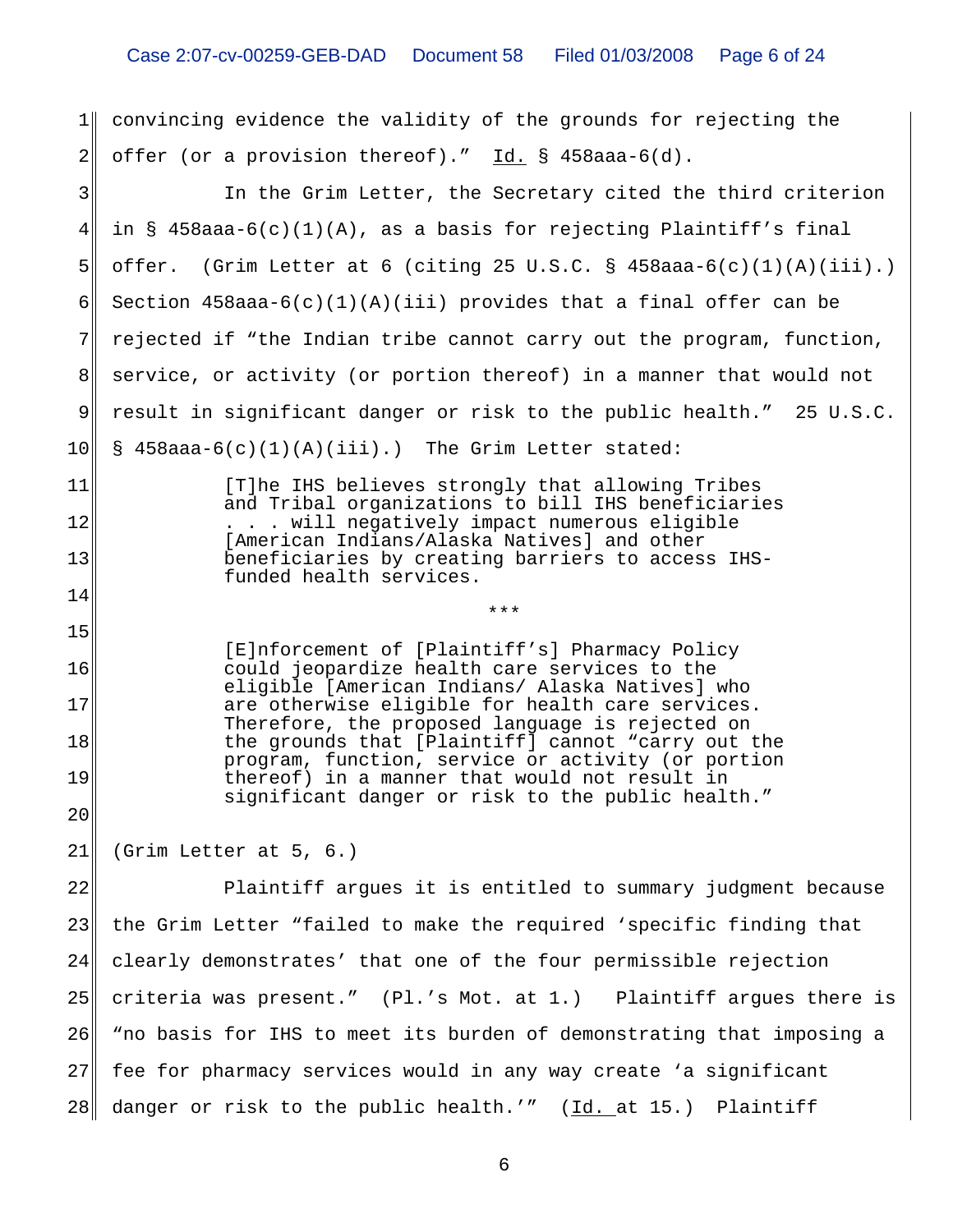$1$ 2 3 4 5 contends that establishing a "'significant risk' requires evidence and a particularized inquiry that would demonstrate the presence of such risk or danger," and that Defendants' "conclusory speculation in the Grim Letter regarding 'significant risk' fails to meet the standard for demonstrating such risk in any context."  $(Id. at 17.)$ 

6 7 8 9 10 11 12 13 14 Plaintiff further argues that "the facts of this case cannot plausibly bear out any finding of such risk" since "[t]he IHS knew as early as May 2006 that the Tribe was charging beneficiaries for pharmacy services, and took no steps to prevent the Tribe from doing so – nor did IHS even mention to the Tribe, when it did state concerns about the program, that it presented any danger or risk to the public health," and in fact, "never mentioned to the Tribe any concern about risk or danger to public health until Dr. Grim's letter in January 2007." (Id. at 18.)

15 16 17 18 19 20 21 22 23 Defendants counter that their rejection of Plaintiff's final offer was lawful and appropriate since "enforcement of [Plaintiff's] pharmacy policy could jeopardize the health and safety of Indians who are otherwise eligible for health care services," and since Plaintiff's "failure to prioritize [the provision of pharmacy services] based on medical need and access to other arrangements for obtaining necessary care poses a significant danger or risk to public health."<sup>1</sup> (Defs.' Mot. at 38.) Defendants contend that the failure of the pharmacy policy to "accommodate patients who have a medical

24

<sup>25</sup> 26 27 28 <sup>1</sup> Defendants note that this failure to prioritize does not comply with "the IHS's eligibility regulations [regarding persons to whom services will be provided], which require[, in part, that when funds are insufficient,] 'Priorities for care and treatment, as among individuals who are within the scope of the program, will be determined on the basis of relative medical need and access to other arrangements for obtaining the necessary care.'" (Defs.' Mot. at 38 (quoting 42 C.F.R. § 136.12(c)).)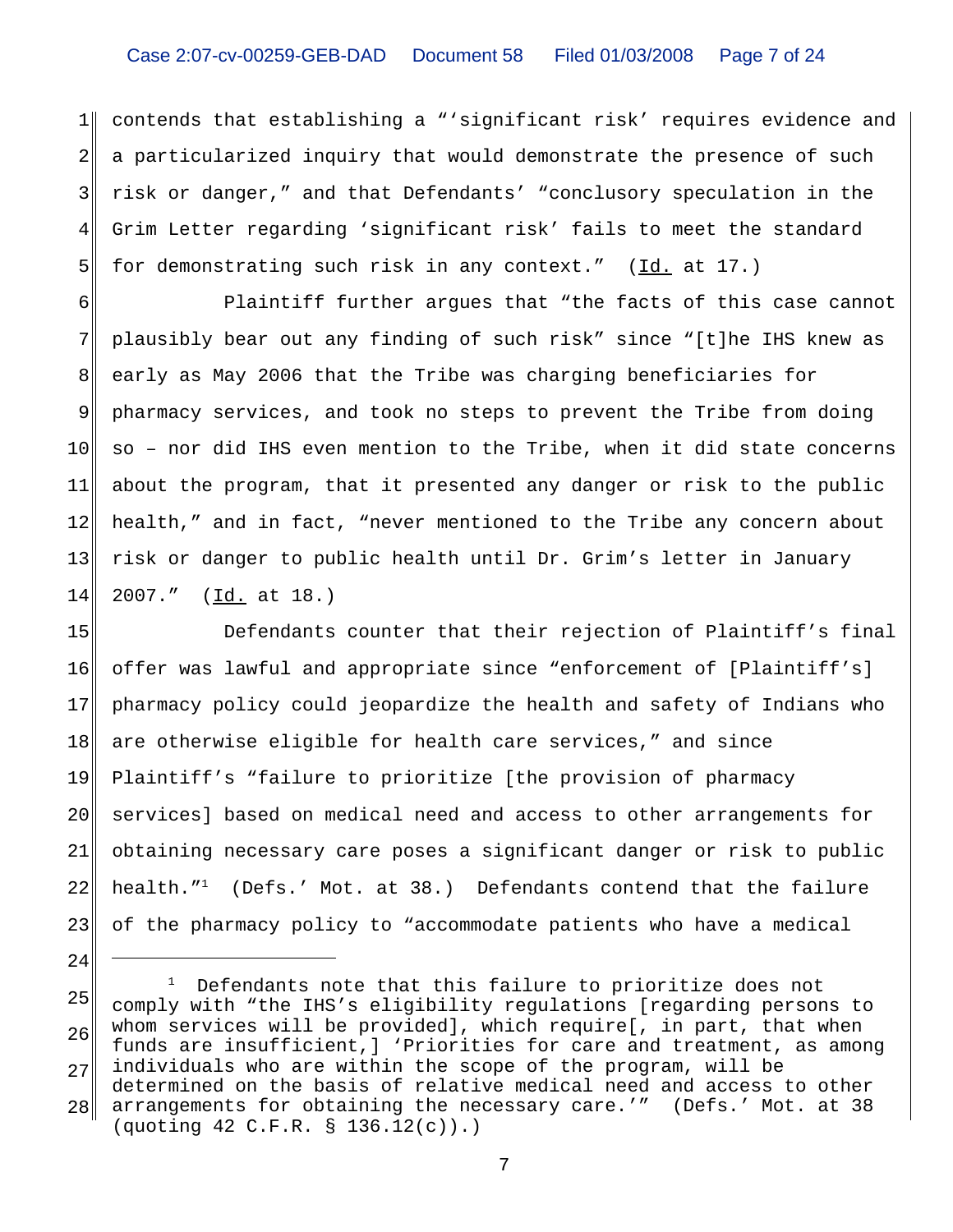$1$ 2 3 4 need for a particular prescription, do not have the ability to pay for the medication, and do not have access to other arrangements for obtaining the necessary care . . . poses a significant danger or risk to the health of individual eligible Indians." (Id. at 39.)

5 6 7 8 9 10 11 12 Plaintiff responds that concern regarding a lack of prioritization does not relate to the co-pay issue and is therefore irrelevant. (Pl.'s Opp'n at 11.) Plaintiff argues that if prioritization was the actual problem that Defendants had with the pharmacy program, "IHS had the duty to provide technical assistance and advice to [Plaintiff] during the negotiating process to remedy such a deficiency." (Id. at 12 (citing 25 U.S.C. § 458aaa- $6(c)(1)(B).$ 

13 14 15 16 17 18 19 20 Defendants further assert that "[a]lthough [Plaintiff] states that only those patients who have 'the ability to pay' must pay for their pharmaceutical costs, in fact, the policy targets the working poor – those whose income is greater than 125% of the federal poverty guideline and who are too poor to afford health insurance.'" (Defs.' Mot. at 39.) Defendants also assert "there are many medications that are extremely expensive, and would pose a hardship for those who ostensibly have the 'ability to pay.'" (Id. at 40.)

21 22 23 24 25 26 27 28 Defendants also contend that although Plaintiff "asserts that without charging for pharmacy services, its pharmacy program is not financially viable[,] the reason [Plaintiff's pharmacy] program is failing is that the current prescription workload is too small for the pharmacy to be financially viable." (Id. (citing Decl. of Christopher Watson ¶¶ 4-8, 10).) Defendants argue that "if [Plaintiff] did not operate an on-site pharmacy, this would not create 'public health problems,' [and] the eligible Indian patients [would not] necessarily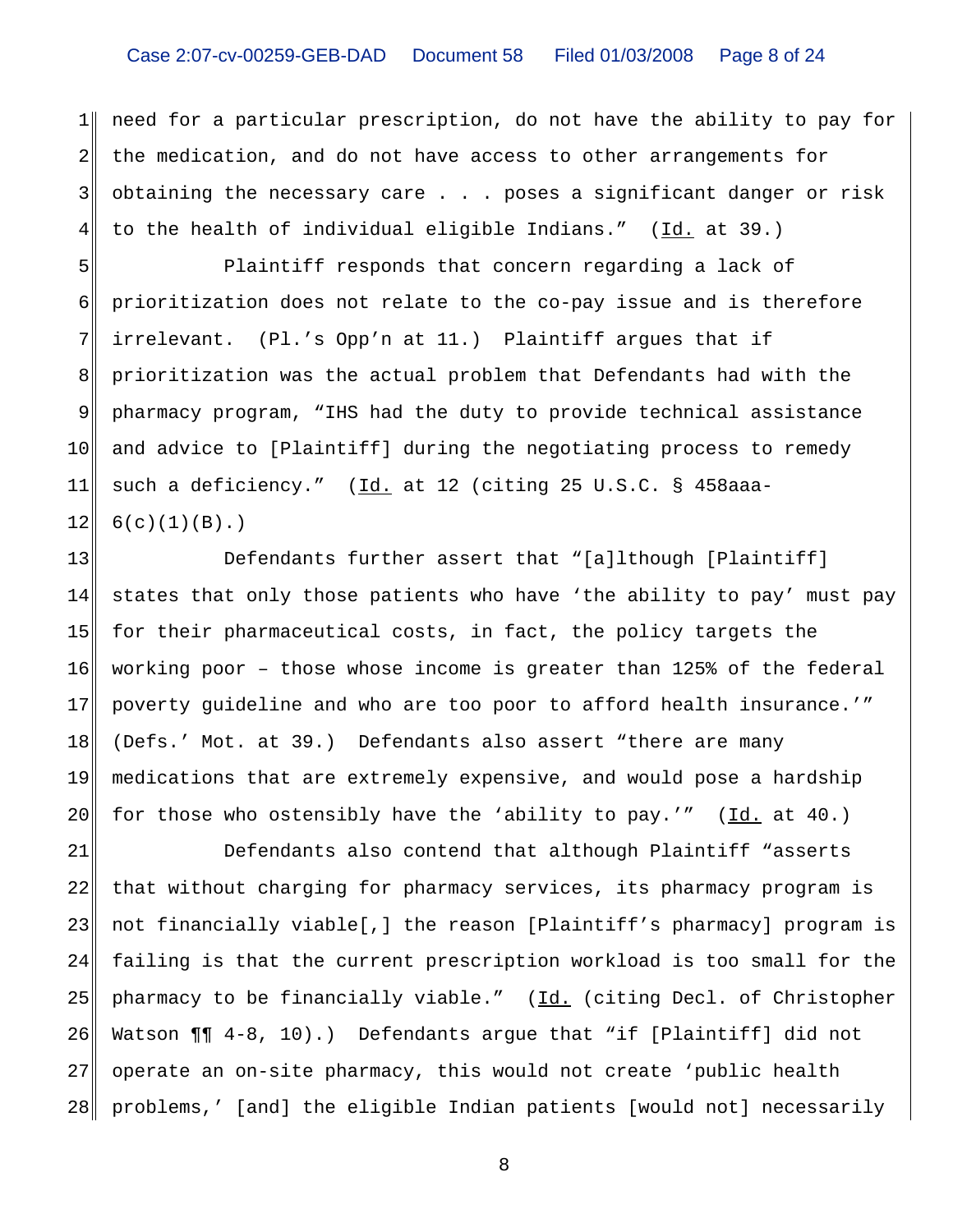## Case 2:07-cv-00259-GEB-DAD Document 58 Filed 01/03/2008 Page 9 of 24

 $1$ 2 3 4 5 6 7 8 9 10 11 have to purchase drugs elsewhere at higher costs." (Defs.' Mot. at 40.) Defendants suggest that "[o]n the contrary, [Plaintiff] would be able to do, and should do, what it has done in the past – contract with a local pharmacy and use its Contract Health Services funds to pay the pharmacy costs of its eligible Indian patients." (Id. at 41.) Defendants contend that "contrary to [Plaintiff's] representations that the choice is between an on-site pharmacy under which its eligible Indian population has to pay for pharmacy services, versus not providing pharmacy services at all, [Plaintiff] actually has many options to provide pharmacy services without charge." (Defs.' Opp'n at 2.)

12 13 14 15 16 17 18 19 20 21 Defendants argue that Plaintiff's "pharmacy policy [also] poses a significant danger or risk to public health [since it] fails to address outbreaks of disease that pose a significant danger or risk to public health." (Defs.' Mot. at 41.) Defendants contend that the pharmacy policy "does not take into account a patient's inability to pay for medications to contain, address, or cure communicable diseases" and therefore "[t]he co-pay and payment requirement could interfere with an individual eligible Indian's access to health care to a point that the patient could become a significant health hazard."  $(\underline{Id.})$ 

22 23 24 25 26 27 28 Plaintiff counters that "Defendants' assertion that the [p]harmacy policy does not address situations where there is an 'outbreak' of disease is simply without basis in fact. . . . The belated expression of concern by the IHS over the purported lack of prioritization in the [p]harmacy [p]olicy is a classic red herring: it does not relate to the co-pay element of the policy and it is completely irrelevant to the dispute in this case." (Pl.'s Opp'n at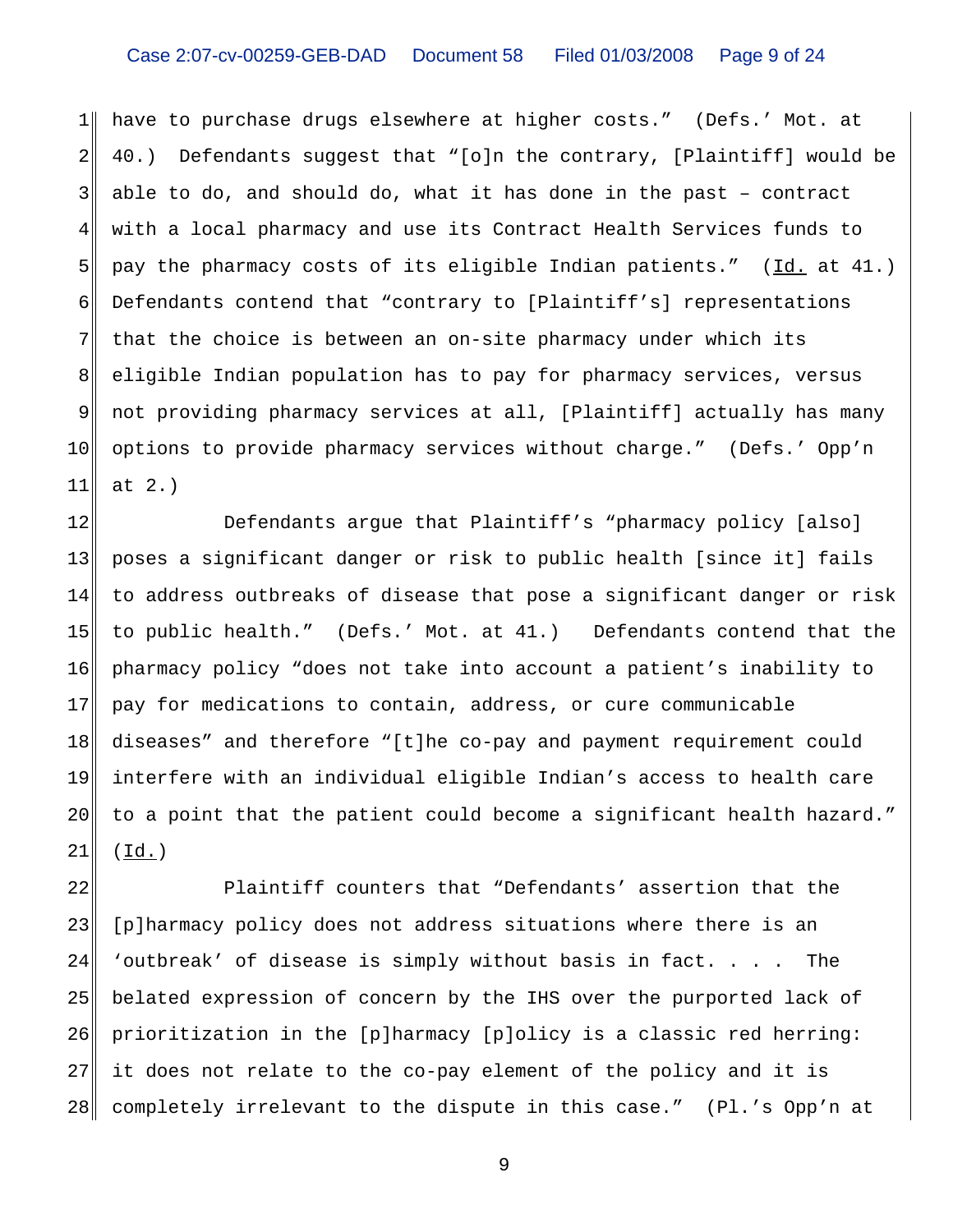$1$ 11.)

2 3 4 5 6 7 8 9 10 11 12 Plaintiff also argues that "the Tribe may . . . choose not to operate any pharmacy program at all if the Tribe decides that operating such a program is not the best use of the limited funds provided to the Tribe for serving the health care needs of its community." (Pl.'s Reply at 1 (citing 25 U.S.C. § 458aaa-5(e)).) "If not providing pharmacy services is an option, Defendants' reliance on the 'significant danger or risk to the public health' criterion is wholly misplaced. Defendants cannot demonstrate that the Tribe's provision of pharmacy services with a co-pay poses a greater danger or risk to the public health than the Tribe's choice not to provide such services at all." (Id. at 2.)

13 14 15 16 17 18 19 20 21 22 23 24 Plaintiff further contends the "focus for inquiry in this case is . . . the Grim Letter" since it was "the 'written notification' required by the statute," and the Grim Letter "fails to provide the statutorily mandated finding" since it contains no "evidence to support Defendants' assertion that their rejection of the Tribe's 'final offer' was appropriately based on the 'significant danger or risk to the public health' criterion." (Pl.'s Mot. at 12, 15.) Plaintiff argues "Defendants cannot now bring forward points or evidence not cited in the Grim Letter, since the Court 'can uphold an agency's decision only on the basis of the reasoning in that decision.'" (Id. at 15 (quoting De la Fuente v. F.D.I.C., 332 F.3d 1208, 1219 (9th Cir. 2003).)

25 26 27 28 Defendants disagree, arguing that "[t]he IHS is merely bringing forward the evidence and further argument that support the decision and reasoning set forth in its written response to [Plaintiff's] final offer." (Defs.' Opp'n at 14.) Defendants argue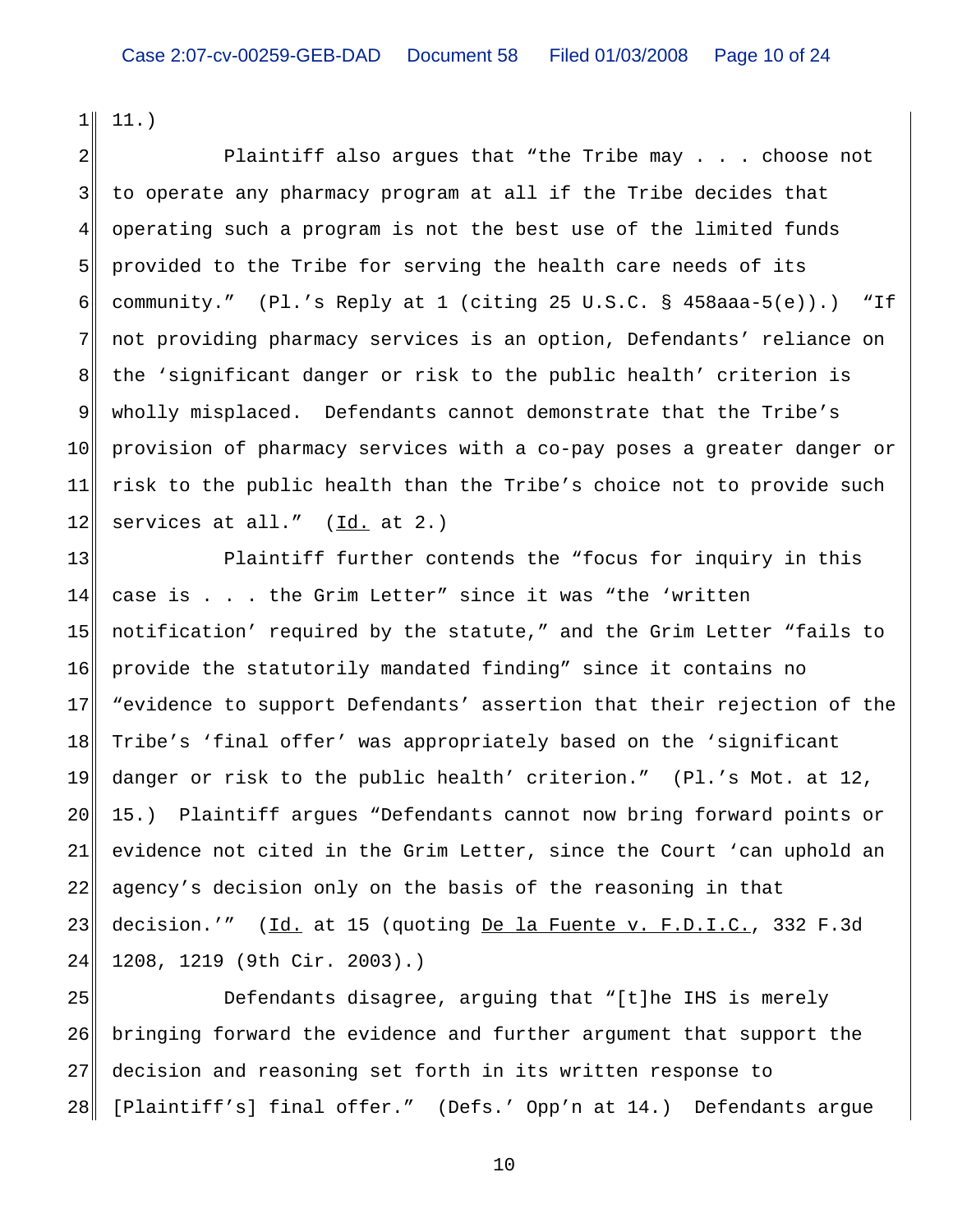$1$ 2 3 4 5 there is a "difference between a post hoc rationalization, which is a new rationale for an agency action, and a post hoc explanation, which is an agency's discussion of the previously-articulated rationale for the challenged action." (Id. (quoting Nat'l Oil Seed Processors Ass'n v. Browner, 924 F. Supp. 1193, 1204 (D.D.C. 1996)).)

6 7 8 9 10 11 12 13 14 15 16 17 18 19 20 21 22 Section  $458$ aaa- $6(c)(1)$  requires that the written notification to the Indian tribe (here, the Grim Letter) "*contain[] a specific finding* that clearly demonstrates, or that is supported by a controlling legal authority," that one of the four rejection criteria is met. 25 U.S.C. § 458aaa-6(c)(1) (emphasis added); see also De la Fuente, 332 F.3d at 1219 ("We can uphold an agency's decision only on the basis of the reasoning in that decision."); N.W. Envt'al Def. Ctr. v. Bonneville Power Admin., 477 F.3d 668, 688 (9th Cir. 2007) ("[I]n reviewing [an agency] action, [the court] must look to [the agency's] reasoning in making its decision . . . , and not to other reasons for its decision that [the agency] might marshal before [the court]. . . . [The court] 'may not accept appellate counsel's post hoc rationalizations for agency action.'" (internal citations omitted)). The Grim Letter does not contain a specific finding that clearly demonstrates that the Tribe cannot carry out its pharmacy program "in a manner that would not result in significant danger or risk to the public health."

23 24 25 26 27 28 Moreover, even if Defendants' new evidence and arguments are considered, Defendants have not shown, by clear and convincing evidence, that the Tribe cannot carry out its pharmacy program "in a manner that would not result in significant danger or risk to the public health." Defendants cite only speculative and/or curable risks of harm, and do not adequately show how the existence of a pharmacy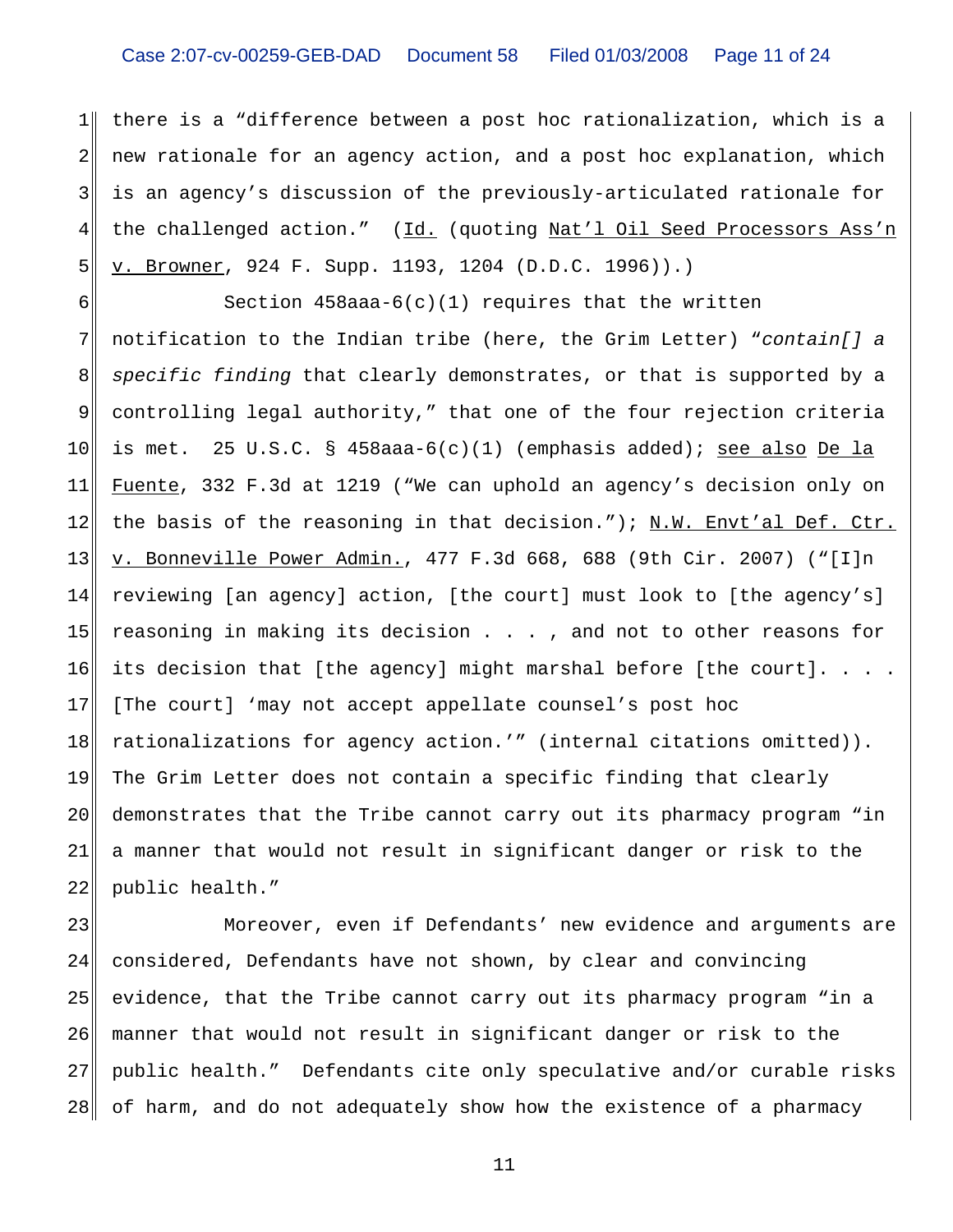1 2 3 4 5 6 services program that charges some beneficiaries a co-pay is more of a risk to the public health than no pharmacy services program at all (since it is within the Tribe's discretion to close down its pharmacy altogether if it is not allowed to charge a co-pay). Therefore, § 458aaa-6(c)(1)(A)(iii) was not a proper basis for rejecting Plaintiff's final offer.

7 8

## B. Whether Defendants Lawfully Rejected the Tribe's Final Offer Because Plaintiff's Pharmacy Program Called for Patient Billing

9 10 11 12 13 14 15 The Secretary also rejected the final offer on the ground that the IHS could not sign the Compact with the co-pay feature because the IHS cannot bill or charge beneficiaries for services under the ISDEAA and cannot contract with tribes under the ISDEAA to carry out activities that the IHS itself has no legal authority to carry out. (Grim Letter at 4 (citing 25 U.S.C. § 458aaa-14(c) ("§ 14(c)").) Specifically, the Secretary stated:

16 17 18 19 20 21 22 23 24 25 [T]he IHS cannot agree to the pharmacy provision submitted by [Plaintiff] because the IHS cannot contract or compact with Tribes to carry out activities that the agency has no authority to carry out itself. See 25 U.S.C.  $\S$  450f(a)(1), 458aaa-4(b)(2). [Plaintiff's] proposed pharmacy program is not a program provided to eligible beneficiaries under Federal law, 25 U.S.C. § 458aaa-4(b)(1), nor is it a program that IHS is authorized to administer. 25 U.S.C. § 458aaa-4(b)(2). In addition, the IHS is prohibited from entering into a contract for an activity that cannot be lawfully carried out. . . . Here, there is no legal authority for the IHS to enter into an ISDEAA contract with [Plaintiff] to bill eligible [American Indians/ Alaska Natives] for services provided under the contract. Therefore, the IHS is prohibited from entering into the contract, and must reject the proposed language.

26 (Grim Letter at 5-6.)

27 28 Defendants argue that "when read in the context of the ISDEAA and the entire Indian health legislative scheme,  $[§ 14(c)]$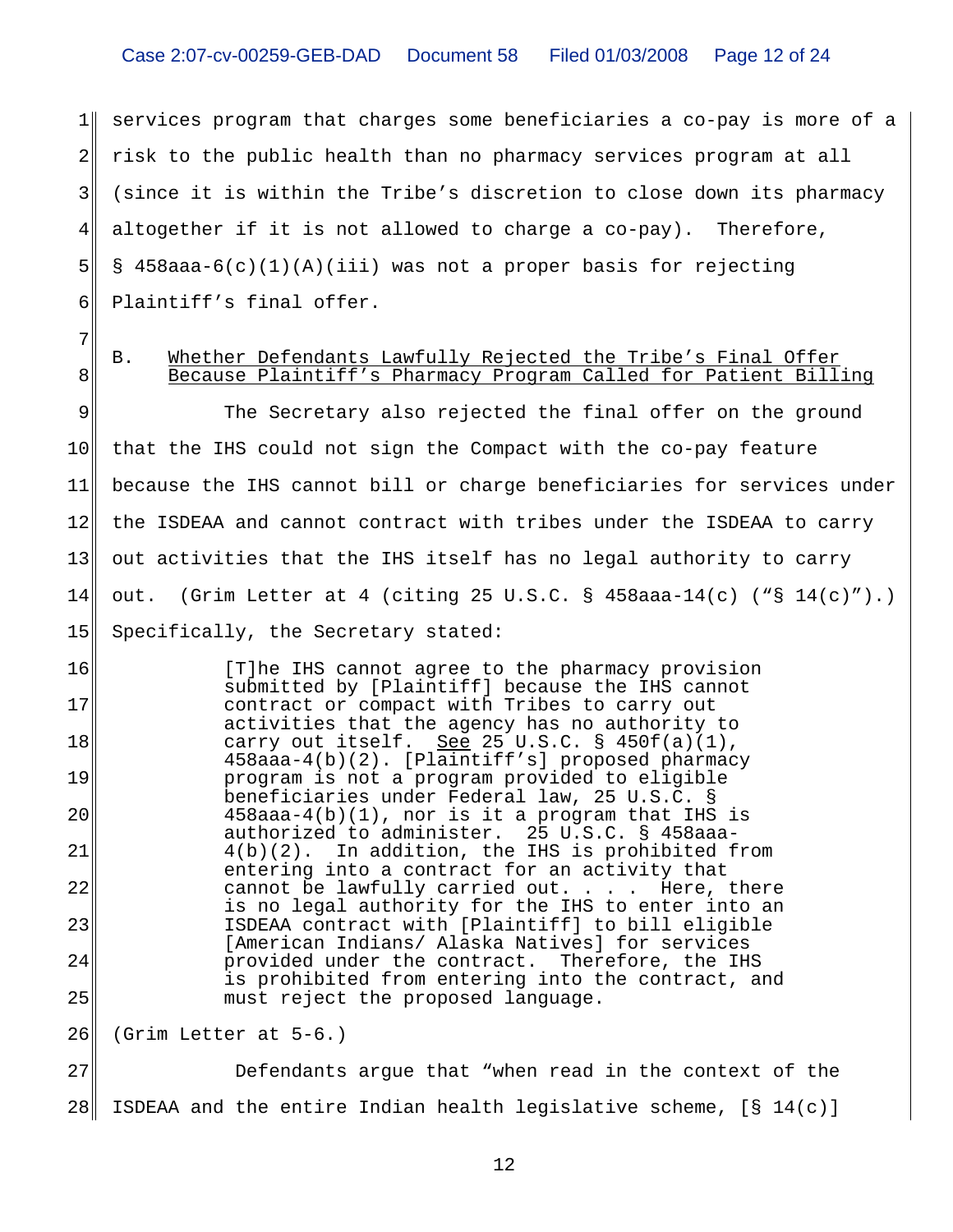$1$ 2 3 4 unambiguously prohibits tribes and tribal organizations from billing under ISDEAA Title V compacts."  $(\underline{Id.}$  at 4, 8.) Plaintiff counters that § 14(c) only prohibits the IHS from charging eligible beneficiaries, and does not prohibit tribes from doing so.  $(\underline{Id.})$ 

5 6 7 8 9 10 11 12 13 "Our first step in interpreting a statute is to determine whether the language at issue has a plain and unambiguous meaning with regard to the particular dispute in the case. Our inquiry must cease if the statutory language is unambiguous and 'the statutory scheme is coherent and consistent.' The plainness or ambiguity of statutory language is determined by reference to the language itself, the specific context in which that language is used, and the broader context of the statute as a whole." Robinson v. Shell Oil Co., 519 U.S. 337, 340-41 (1997) (internal citations omitted).

14 15 16 17 18 19 20 21 22 Section 14(c) provides: "The Indian Health Service under this subchapter shall neither bill nor charge those Indians who may have the economic means to pay for services, nor require any Indian tribe to do so." On its face, § 14(c) does not prohibit Tribes from billing. If Congress had intended to prohibit Tribes from billing, Congress could have replaced the word "require" with the word "permit," "allow," or "authorize." Congress could also have stated that "neither the IHS *nor* any tribe" shall bill or charge Indians, in lieu of the clause "nor require any Indian tribe to do so."<sup>2</sup>

23

<sup>24</sup> 25 26 27 <sup>2</sup> Defendants argue that  $\S$  14(c) does not expressly include a prohibition against tribes billing because that section is entitled "Obligations of the United States" and focuses on the obligations of the United States rather than on the obligations of tribes. However, had Congress intended to prohibit tribes from billing, and to prohibit the IHS from allowing tribes to bill, Congress simply could have used the word "permit" in  $\S 14(c)$ , rather than "require."

<sup>28</sup> Further, the IHS contends, in the Grim letter, and in its briefs, (continued...)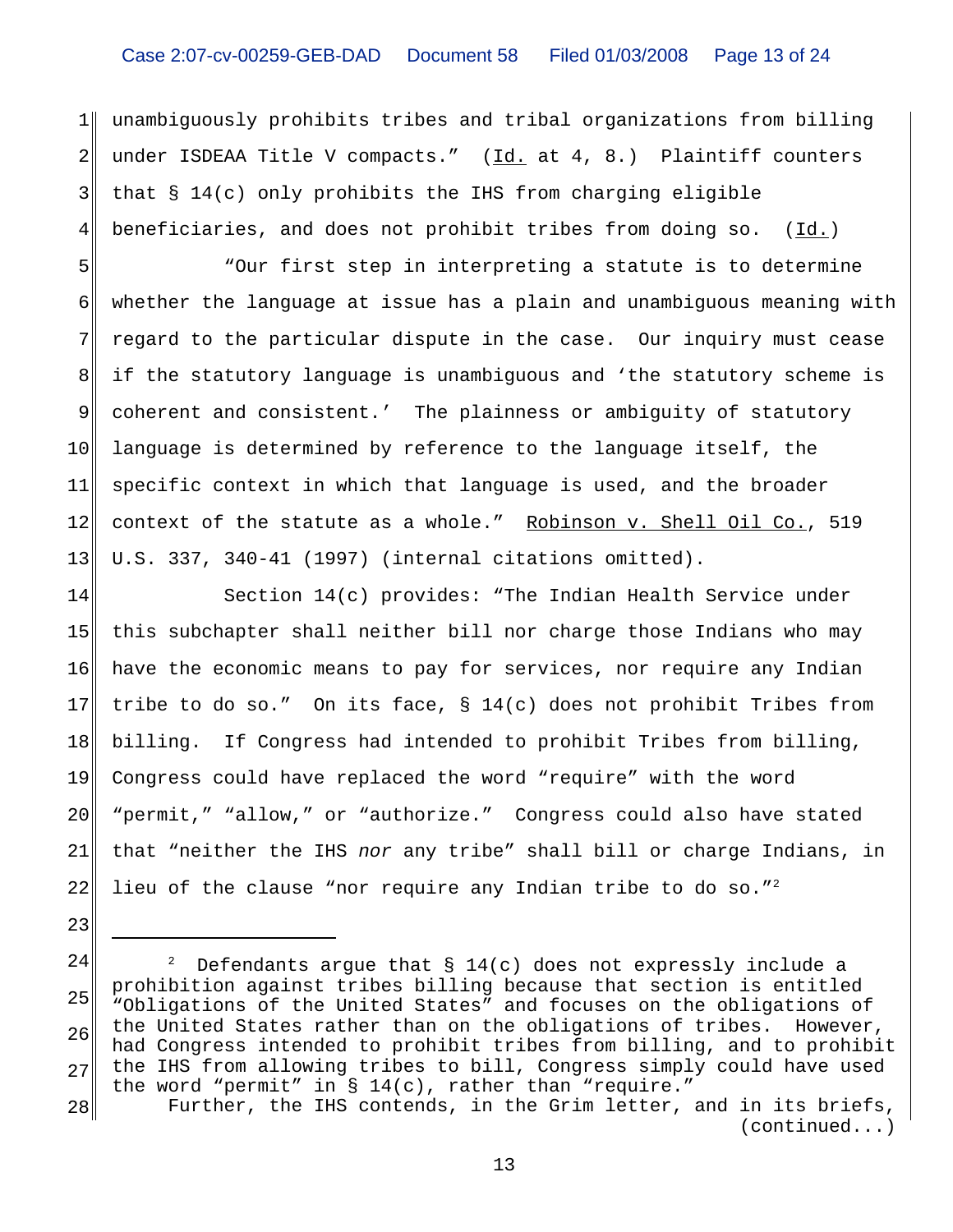1 2 3 4 See, e.g., Brown v. Gardner, 513 U.S. 115, 117-18 (1994) (rejecting Veterans Administration's attempt to add a "fault" requirement to a liability statute "[d]espite the absence from the statutory language of so much as a word about fault on the part of the VA").

5 6 7 8 9 10 11 12 13 14 15 16 When Congress enacted  $\S 14(c)$ , it expressly added the clause "nor require any Indian tribe to do so." (Pl.'s Mot. at 21.) If § 14(c) is read as Defendants suggest, the entire phrase "nor require any Indian tribe to do so" is rendered redundant since the first clause alone would prohibit IHS from requiring tribes to charge for services.  $(\underline{Id.}$  at  $21-22.$ ) Courts "should avoid an interpretation of a statute that renders any part of it superfluous and does not give effect to all of the words used by Congress." Beisler v. C.I.R., 814 F.2d 1304, 1307 (9th Cir. 1987); see also Jarecki v. G.D. Searle & Co., 367 U.S. 303, 307-08 (1961) (rejecting an interpretation of one subpart of statute where that interpretation would render the immediately following subpart "a mere redundancy").

17 18 19 20 21 Moreover, the ISDEAA prescribes that "[e]ach provision of [the ISDEAA] and each provision of a compact or funding agreement shall be liberally construed for the benefit of the Indian tribe participating in self-governance and any ambiguity shall be resolved

22

23

 $2($ ...continued)

24 25 26 27 28 that § 14(c) obligated the IHS to reject the tribe's final offer. If that is in fact true, then such an "obligation" could have been included in the "Obligations of the United States" stated in § 14(c). Defendants contend that a provision prohibiting tribal billing was unnecessary since tribal billing was not an issue at the time § 14(c) was enacted. But, the IHS acknowledges that prior to the enaction of § 14(c), parties had litigated over whether tribes should be allowed to bill. (Defs.' Mot. at 6, 19 (discussing Nizhoni Smiles, Inc. v. IHS, DAB Dec. No. CR450 (1996)).)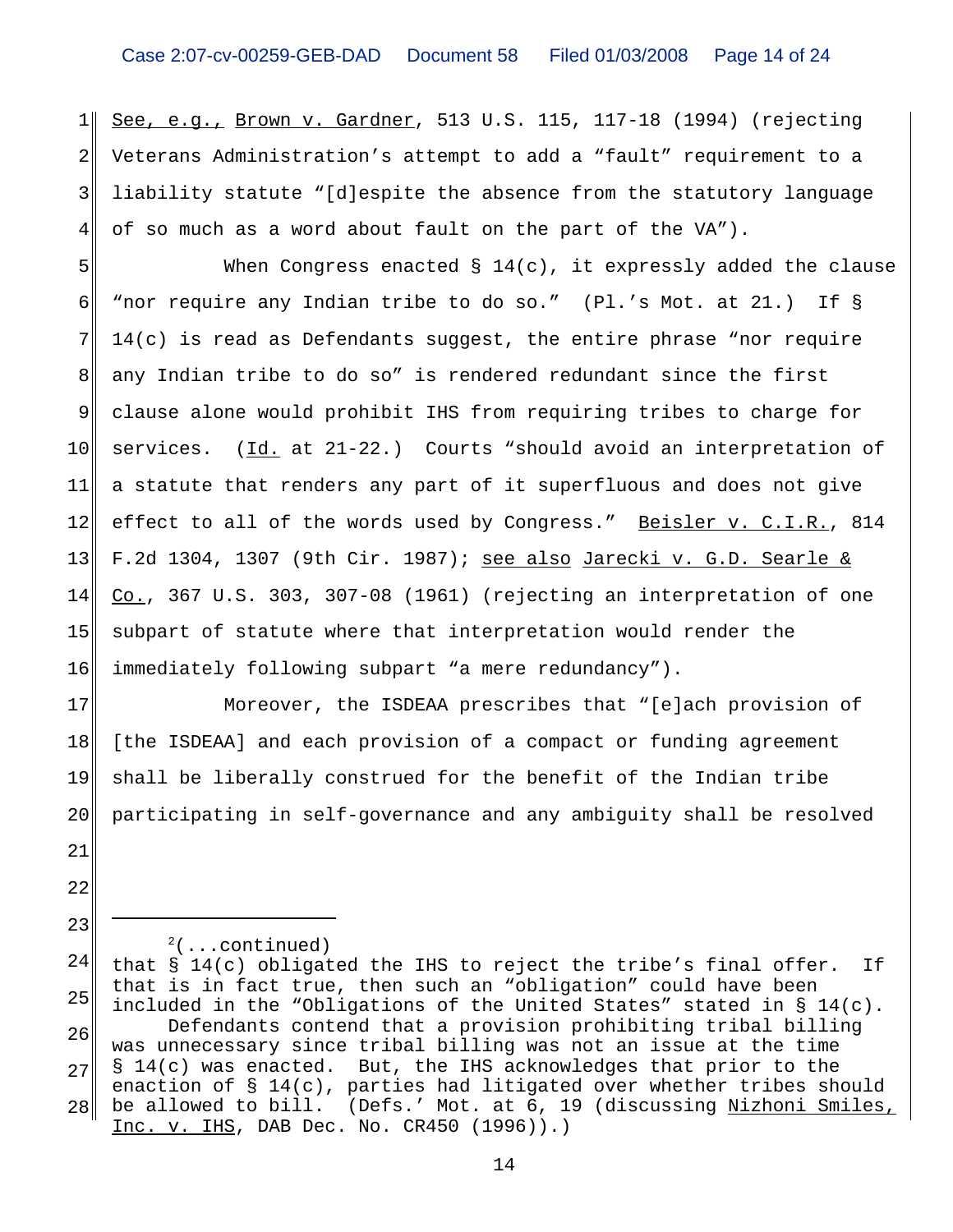$1$ in favor of the Indian tribe." 25 U.S.C. § 458aaa-11(f).<sup>3</sup>

2 3 4 5 6 7 8 Defendants contend that "[Plaintiff's] interpretation [of § 14(c)] must be rejected because it is inconsistent with legislative intent and numerous provisions of the ISDEAA and the [Indian Health Care Improvement Act ("IHCIA")], and will lead to absurd results."<sup>4</sup> (Defs.' Mot. at 24.) Plaintiff disagrees, arguing that "[t]he 'absurd results' postulated by Defendants . . . are policy arguments as to how Defendants feel the statutory framework should work." (Pl.'s Opp'n at

9

10 11 12 13 14 15 16 17 18 19 20 21 22 23 24 25 26 <sup>3</sup> Defendants argue that "[t]he ISDEAA statutory provisions favoring [Plaintiff's] interpretation do not apply because Plaintiff's interests are in conflict with the interests of its own members and other eligible Indians." (Defs.' Mot. at 23; Defs.' Opp'n at 2, 7.) Defendants also argue that interpreting § 14(c) to permit tribal billing would be detrimental to other Indian tribes because, for example, the accommodation that the Centers for Medicare and Medicaid Services ("CMS") have made to waive co-payments, premiums, and deductibles for Indians in several CMS programs may be threatened if tribes are billing. (Defs.' Reply at 15.) However, Defendants have not shown that Plaintiff's interests are not aligned with the interests of its members. Further, § 11(f) does not require that § 14(c) be liberally construed for the benefit of Indian *tribes*; rather, the focus in § 11(f) is on the Indian *tribe* at issue. Here, Plaintiff has determined that tribal billing is, in fact, in its best interest. Moreover, the risks that Defendants state may result from tribal billing are speculative, especially in light of the fact that Defendants acknowledge that some tribes have already been billing (and cost-sharing waivers have still been made available). These matters are better addressed before Congress rather than this court. Defendants also argue that "to the extent this Court finds ambiguity in the billing prohibition, the IHS's interpretation of the provision is owed deference [since] courts are to accord deference to the official interpretations of a statute adopted by the agency that has been 'charged with responsibility for administering the provision' by Congress." (Defs.' Mot. at 20 (quoting Chevron U.S.A. Inc. v. Natural Resources Def. Council, Inc., 467 U.S. 837, 865 (1984)).) §§ 458aaa-11(f) and 458aaa-11(a)(1)).) However, since the statute is unambiguous, this argument need not be addressed.

27 28 4 Defendants make numerous arguments regarding the implications of adopting Plaintiff's interpretation of  $\S$  14(c). However, the role of this court is to interpret  $\S 14(c)$  and the eligibility regulations, and since those provisions do not prohibit Plaintiff from billing, in the context at issue, those arguments need not be addressed herein.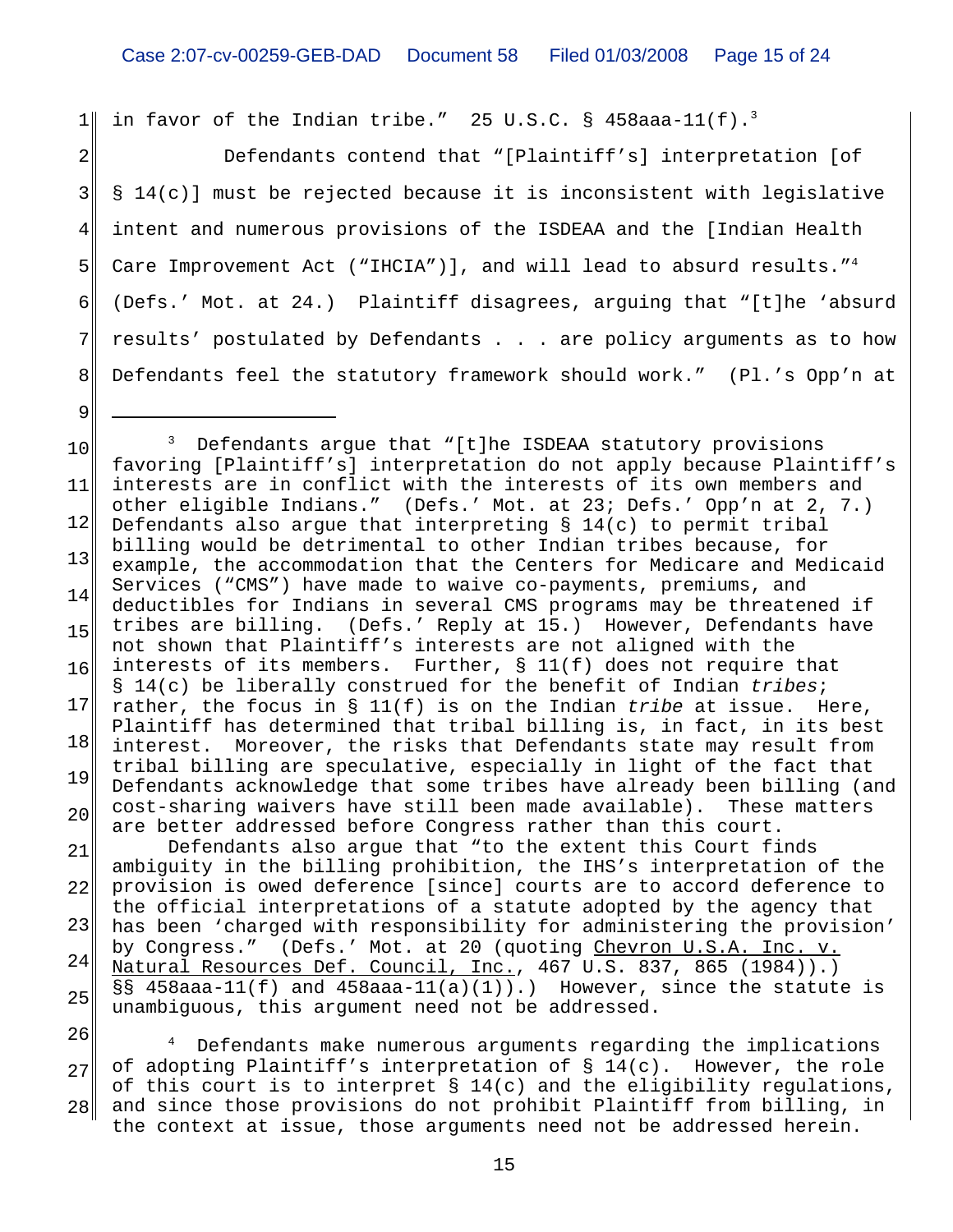$1$ 2 3 4 48.) "A dispute over competing policy visions for the ISDEAA does not provide the grounds for rewriting the statute to incorporate a prohibition against tribal billing where the statute does not contain such a prohibition."  $(\underline{Id.})$ 

5 7 8 Defendants contend that "[Plaintiff's] interpretation of the billing provision must be rejected because it is in direct conflict with the IHS's eligibility regulations, set forth at 42 C.F.R. § 136.11-14, which the tribes and tribal organizations are required to follow."5 (Defs.' Mot. at 25.) The eligibility regulations provide:

6

9

10

11 12 13 14 15 16 17 18 19 20 21 22 23 24 25 26 27 28 <sup>5</sup> Defendants also argue that the statutory scheme suggests that tribes are prohibited from billing because (1) "in those limited instances where Congress has authorized the IHS and tribes and tribal organizations to generate revenue through billing, Congress not only has stated so explicitly, but also has dictated the amount that can be billed"; (2) "[t]hose instances where Congress has granted contracting tribes different authority than the IHS under the ISDEAA are explicit and clear"; (3) "[b]illing will lead to enormous inequities in the delivery of health care and override Congress' stated goal of achieving parity among direct service and contracted programs and maintaining the same level of services" since "[i]t will be impossible for the IHS to fulfill [that goal] if tribes can unilaterally, and without limitation or guidelines, bill eligible Indian patients"; (4) "Congress has addressed resource deficiencies in the ISDEAA and the IHCIA, and has explicitly directed both the IHS and contracting tribes how to address insufficient resources"; and (5) "[t]here is not a single reference in the entirety of the ISDEAA and IHCIA, as well as the legislative history, that Congress intended that eligible Indians would be billed, that such billing is an appropriate source of funding for contracting tribes, how such funding will be used, how the funding will be accounted for, etc." (Defs.' Mot. at 13, 14, 16, 18.) Plaintiff correctly notes that these arguments are misplaced because: (1) the billing authorizations that Defendants cite do not support the point Defendants are attempting to make and are therefore not relevant; (2) the statute Defendants cite (25 U.S.C. § 458aaa-7(h)) to support their assertion that Congress distinguishes between authorities of the IHS and tribes whenever such authorities are different does not support Defendants' position; (3) the requirements regarding equity and parity do not preclude or prohibit billing; (4) although Congress has established mechanisms for addressing the underfunding of the Indian health care system, it has never prohibited tribes from using resources in addition to what Congress appropriates (continued...)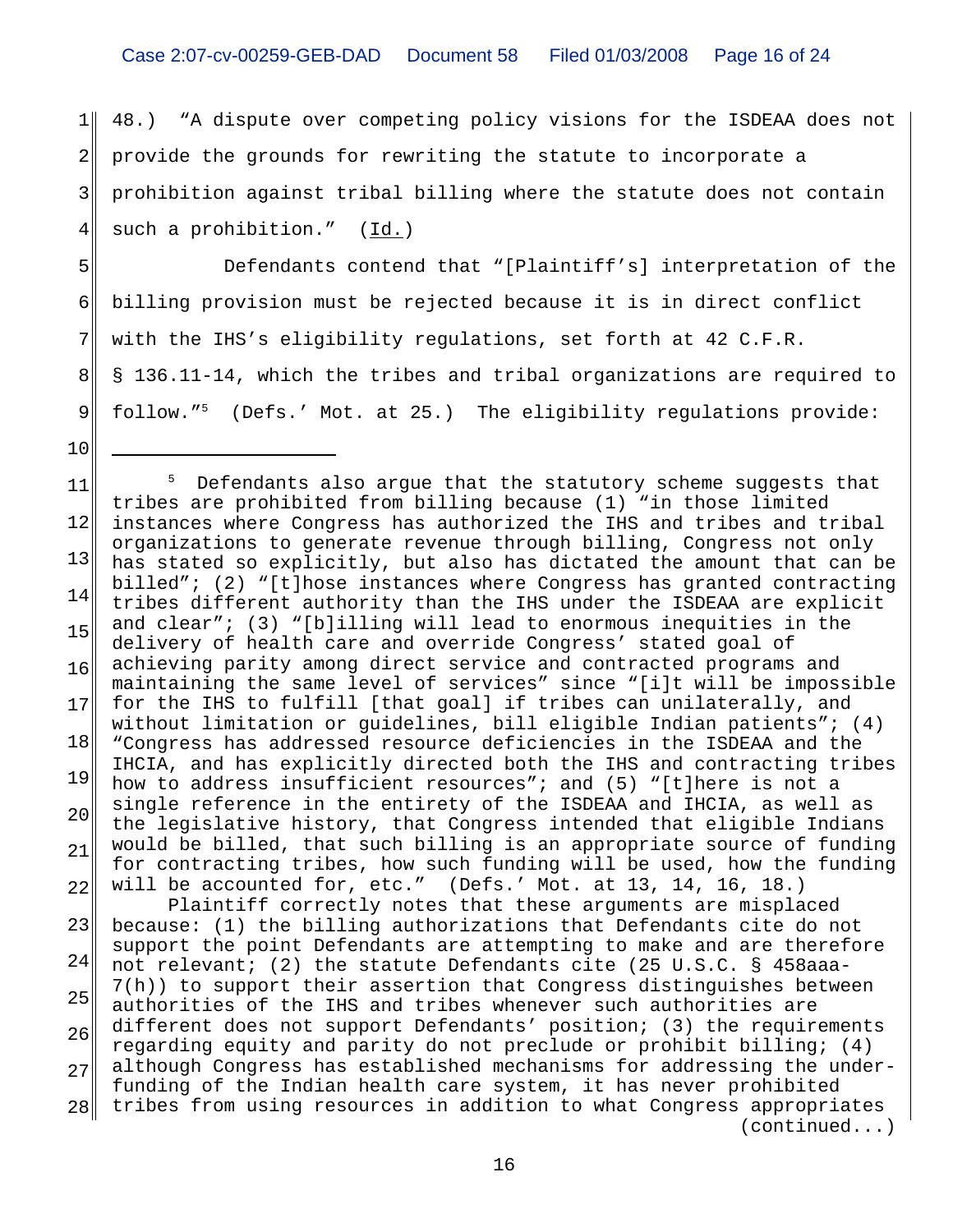$1$ 2 3 4 5 6 7 8 9 10 "Services will be made available, as medically indicated, to persons of Indian descent belonging to the Indian community served by the local facilities and program." 42 C.F.R. § 136.12(a). Additionally, the regulations direct that, when funds are insufficient, "Priorities for care and treatment, as among individuals who are within the scope of the program, will be determined on the basis of relative medical need and access to other arrangements for obtaining the necessary care."  $\underline{Id.}$  § 136.12(c). Further, the regulations relating to care and treatment of ineligible individuals specifically state that those individuals can be charged.Id. § 136.14(b).

11 12 13 14 15 16 17 18 19 20 21 22 23 24 Defendants argue "[Plaintiff's] interpretation of the billing prohibition violates the eligibility regulations by altering the criteria for providing health services by adding an additional eligibility criteria (in the form of a financial status assessment and payment requirement) for those who are otherwise eligible for such services." (Defs.' Mot. at 26.) Defendants also contend that the "pharmacy policy is in direct violation of the eligibility regulations because its priorities for care and treatment are not based on relative medical need and access to other arrangements for obtaining necessary care, as required by the regulations, but rather on payment for services and financial status."  $(\underline{Id.})$  Defendants contend that "if a service is available, the regulations do not provide for any discretion to require payment or predicate the provision of that service on the patient's financial status."  $(Id.)$ 

 <sup>5</sup>  $5($ ...continued)

<sup>26</sup> 27 28 to provide health care to Indian people; and (5) the fact that Congress does not specifically authorize tribes to bill does not mean that they are prohibited from doing so, especially since Congress could have easily prohibited tribes from billing when it enacted § 14(c). (See Pl.'s Opp'n at 30, 31, 32, 39, 20.)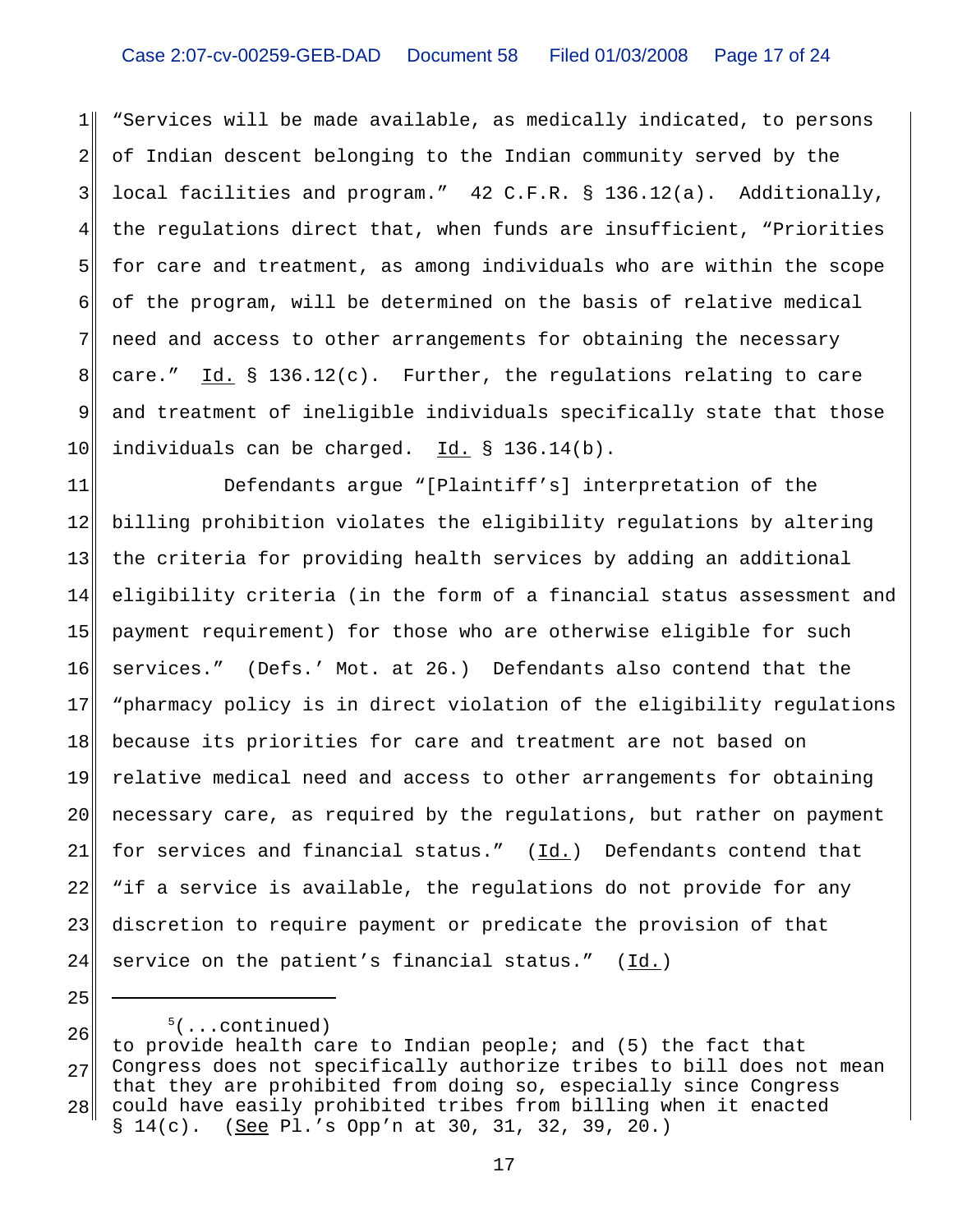$1$ 2 3 4 5 6 7 8 9 10 11 Plaintiff counters that the regulations describing eligibility "do not mention charging, except in § 136.14, which authorizes the IHS to provide emergency services to ineligible individuals and to charge for those services," and although Defendants attempt to "argue that § 136.14 precludes charging eligible Indians by negative implication, . . . § 136.14 deals exclusively with ineligible persons." (Pl.'s Opp'n at 33.) Plaintiff argues, "the 'direct conflict' that Defendants assert is with Defendants' purported *interpretation* of their regulations, not with any *specific provision* in those regulations prohibiting charging."  $(Id.)$  Plaintiff contends the eligibility regulations do not bar charging. (Id. at 34, 35.)

12 13 14 15 16 17 18 19 20 21 22 23 24 The Tribe's pharmacy policy is not in violation of the eligibility regulations and does not alter eligibility criteria. "All of the eligible individuals who will receive pharmacy services under the Tribe's policy are still eligible for IHS services. Charging a co-pay does not terminate their eligibility under the regulations." (Pl.'s Reply at 12.) Eligibility is distinct from availability or accessibility, and requiring a beneficiary to pay a co-pay does not create an eligibility criterion. See 42 C.F.R. §§ 136.11, 12; accord Lincoln v. Vigil, 508 U.S. 182, 198-99 (1993) (distinguishing between denial of access and eligibility). For the reasons stated, Defendants have not shown by clear and convincing evidence that their decision to reject Plaintiff's final offer on the ground that § 14(c) prohibits tribes from billing was valid.

25 26 27 28 Defendants also argue that, even if  $\S$  14(c) does not prohibit Plaintiff from billing, the rejection of the final offer was lawful since "the IHS can only transfer such authority as it has itself, or as is otherwise provided by law, to a contracting tribe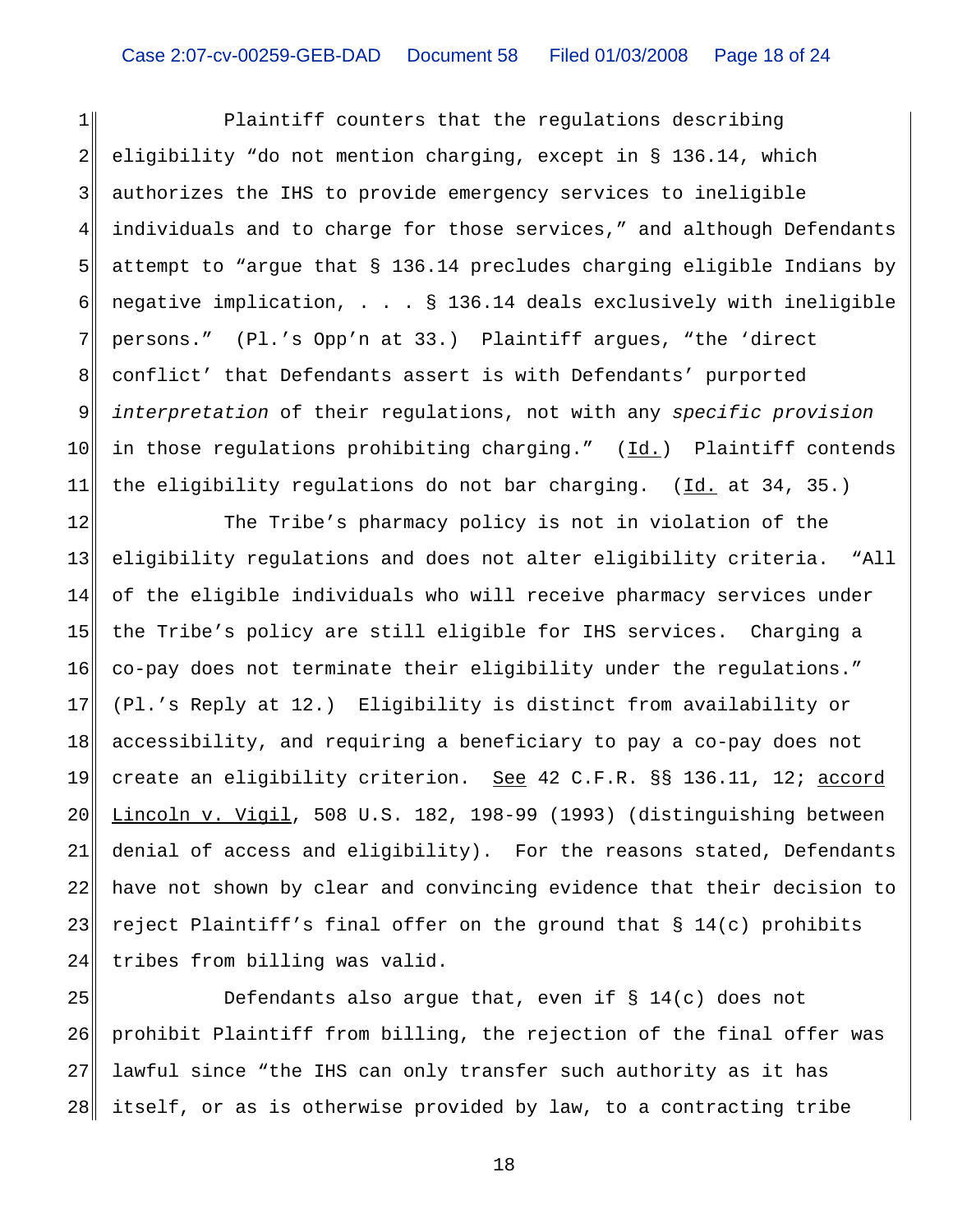$1$ 2 3 4 5 6 7 pursuant to a contract under the ISDEAA," and § 14(c) prohibits the IHS from billing eligible beneficiaries. (Defs.' Mot. at 8-9.) Defendants argue that "[p]ursuant to  $[25 \text{ U.S.C. }$  §] 458aaa-4(b)(1) and 458aaa-4(b)(2), a tribe may only contract for those programs that the IHS is legally authorized to provide[, and] the explicit language of these provisions limits the [PSFAs] to those the IHS is legally authorized to administer." (Defs.' Mot. at 10.)

8 9 10 11 12 13 14 15 16 17 18 19 20 21 Section 458aaa-4(b) of the ISDEAA establishes what may be included in a Title V Funding Agreement. 25 U.S.C. § 458aaa-4(b). It authorizes a tribe to administer PSFAs "that are carried out for the benefit of Indians because of their status as Indians without regard to the agency or office of the Indian Health Service within which the program, service, function or activity (or portion thereof) is performed."  $\underline{Id.}$  § 458aaa-4(b)(1). Further, 458aaa-4(b)(2) restates this authority by providing that PSFAs "with respect to which Indian tribes or Indians are primary or significant beneficiaries, administered by the Department of Health and Human Services through the Indian Health Service and all local, field, service unit, area, regional, and central headquarters or national office functions so administered under the authority of" the enumerated statutes may be included in an FA.  $Id. \S$  458aaa-4(b)(2).

22 23 24 25 26 27 28 Plaintiff argues that Defendants' reliance on § 458aaa-4(b)(1) and (2) "is misplaced and directly inconsistent with § 458aaa-5(e) which authorizes a tribe to 'redesign' programs 'in any manner which the tribe deems to be in the best interest of the health and welfare of the Indian Community served . . . ' unless the redesign denies services to otherwise eligible Indians." (Pl.'s Opp'n at 25.) Plaintiff contends that § 458aaa-4(b)(1) "makes no reference to the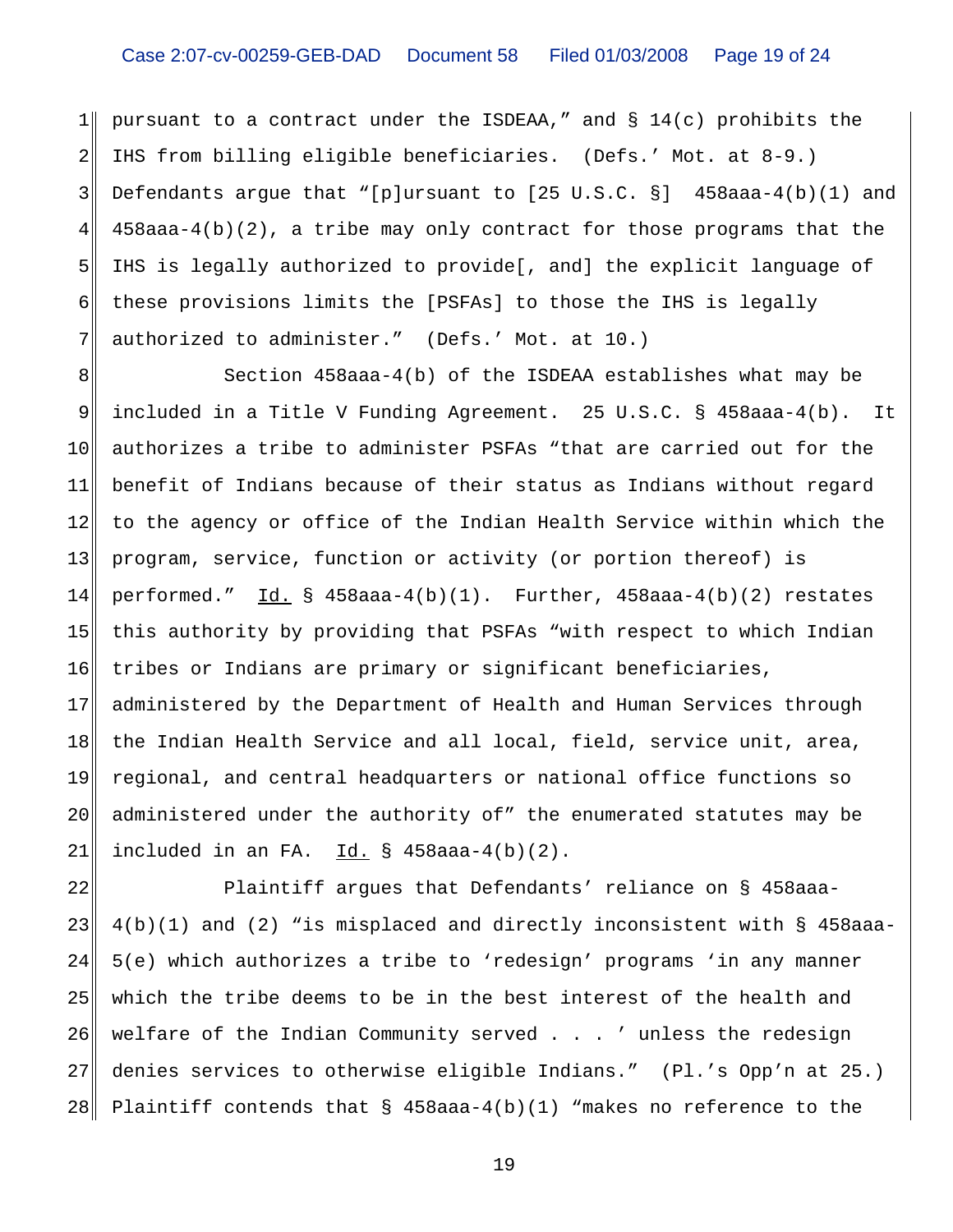# Case 2:07-cv-00259-GEB-DAD Document 58 Filed 01/03/2008 Page 20 of 24

 $1$ 2 3 4 5 6 7 8 manner in which the program is operated," and "the words 'administered by the [DDHS] through the [IHS] and all local . . . functions so administered' in § 458aaa-4(b)(2) do not address the manner in which a program is carried out by IHS, but are used to distinguish between (1) IHS programs and (2) programs of *other* DHHS agencies 'with respect to which Indian tribes or Indians are primary or significant beneficiaries' but which Congress did not intend to include in Title  $V.$ " ( $\underline{Id.}$ )

9 10 11 12 13 14 15 16 17 18 19 Defendants rejoin that  $\S$  458aaa-4(b)(1) and (2) "are not limited to the programs a tribe is authorized to operate [and instead] set forth the 'programs, services, functions, and activities' that a tribe is authorized to administer." (Defs.' Mot. at 12.) Defendants also contend that  $\S$  458aaa-4(b)(1) and (2) prohibit tribes from billing eligible Indian patients since the ISDEAA states that PSFAs "shall include administrative functions of the Department of the Interior or the Department of Health and Human Services . . . that support the delivery of services to Indians," and since "[b]illing or charging eligible patients clearly falls into the category of an administrative 'function' or 'activity.'" (Id. at 12-13.)

20 21 22 23 24 25 26 27 28 Plaintiff counters that Congress's authorization for tribes to assume administrative functions of DDHS "was meant to *expand* tribal authority, not, as Defendants argue, to constrict it, and this provision certainly does not prevent tribes from carrying out administrative functions the best way they deem fit." (Pl.'s Opp'n at 26.) Plaintiff also rejoins that "the purpose of the 'functions' and 'activities' language was to address IHS resistance to carrying out Congress's policy of tribal self-determination, not to restrict self-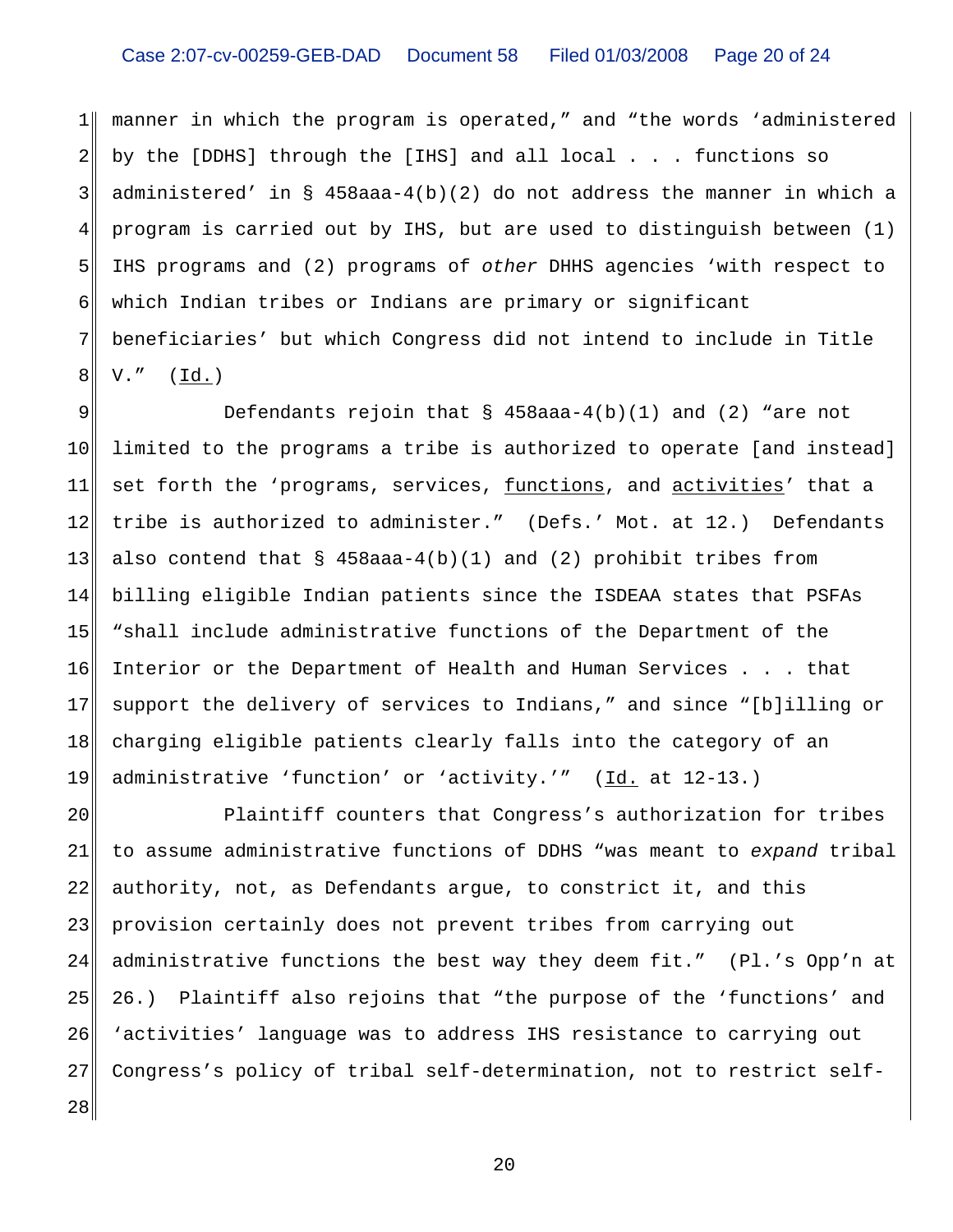$1$ 2 determination by prohibiting tribes from billing beneficiaries." (Id. at 28.)

3 4 5 6 7 8 9 10 Sections  $458$ aaa- $4(b)(1)$  and  $(2)$  serve to describe what PSFAs the tribe may assume self-governance over. Under an ISDEAA Title V FA, the IHS does not contract with or delegate its authority to a tribe; rather, it turns over the provision of federal PSFAs to that tribe.<sup>6</sup> As Title V makes clear, the Tribe is not required to operate a PSFA in the same manner as the IHS. $^7$  Therefore, § 458aaa-4(b)(1) and (2) do not establish, as Defendants contend, that the Tribe may not engage in billing since the IHS cannot engage in billing. $8$ 

11

12

13

<sup>6</sup> The IHS has not shown that Congress has prohibited billing in the program at issue here.

14 15 16 17 18 19  $7$  Section 458aaa-4(b)(1) states that a tribe may operate these programs "without regard to the agency or [IHS]" and § 458aaa-5(e) explicitly allows a tribe to redesign programs "in any manner it deems to be in the best interest of the health and welfare of the Indian community being served" so long as it does not deny services to eligible population groups. In addition, § 458aaa-16(e) provides that "[u]nless expressly agreed to by the participating Indian tribe in the compact or funding agreement, the participating Indian tribe shall not be subject to any agency circular, policy, manual, guidance, or rule adopted by the [IHS]" except for eligibility regulations.

20 21 22 23 24 25 26 27 Additionally, "the Secretary shall interpret all Federal laws . . . in a manner that will facilitate– (1) the inclusion of programs, services, functions, and activities (or portions thereof) and funds associated therewith, in the agreements entered into under this section; (2) the implementation of compacts and funding agreements entered into under this part; and (3) the achievement of tribal health goals and objectives." 25 U.S.C. § 458aaa-11(a). Further, Title V was designed to "give Indian tribes who meet certain criteria the right to take over the operation of IHS functions [thereby] remov[ing] needless and sometimes harmful layers of federal bureaucracy that dictate Indian affairs. H.R. Rep. No. 106-477, at 65-66 (Nov. 17, 1999), reprinted in 2000 U.S.C.A.A.N. 573, 599-600; see also 25 U.S.C. § 458aaa-6(e) ("The Secretary shall carry out [Title V] in a manner that maximizes the policy of tribal self-governance . . . .").

28 8 Nothing in this order addresses whether tribes may bill under Title I of the ISDEAA.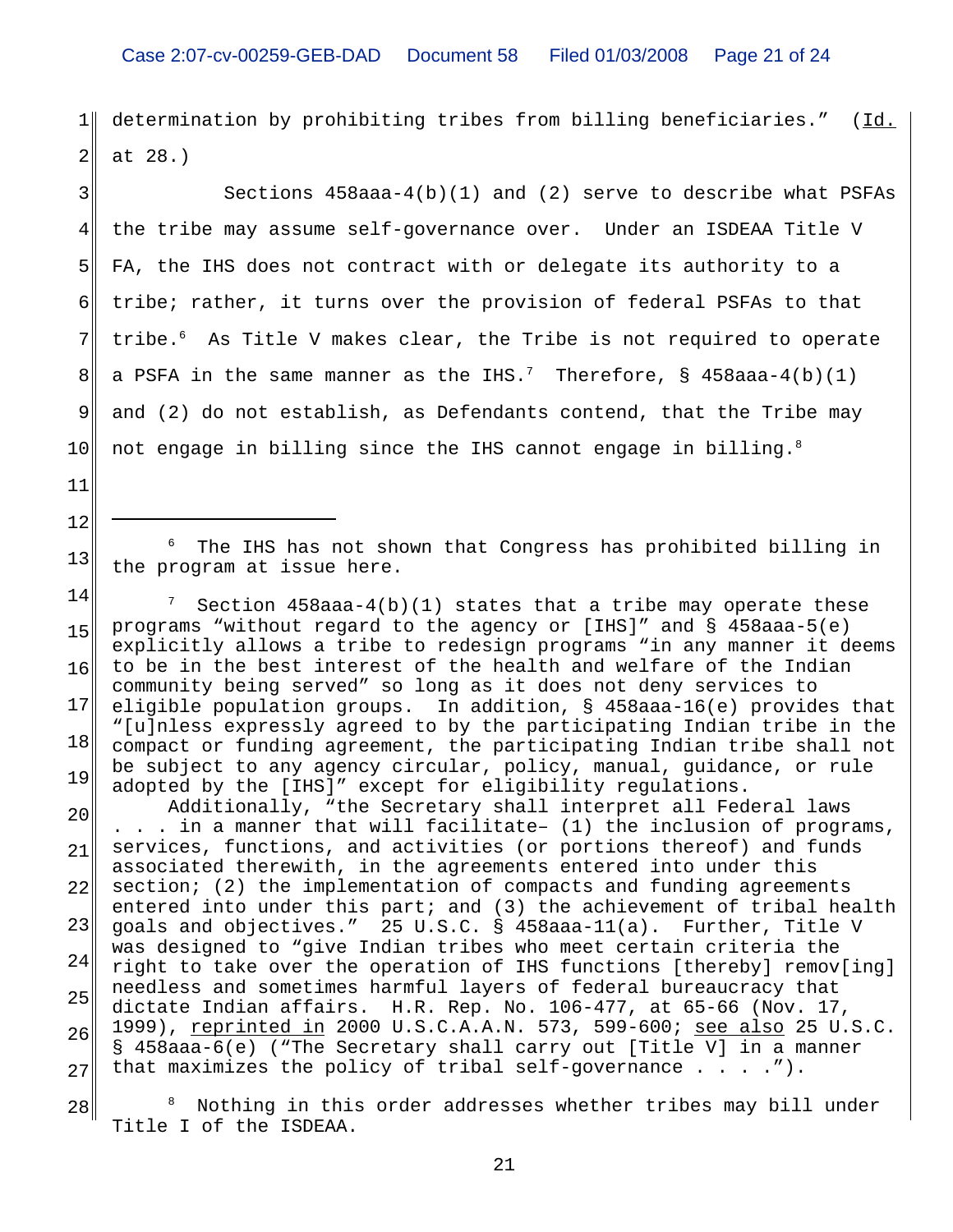$1$ 2 3 4 5 Accordingly, Defendants have not shown, by clear and convincing evidence, that their decision to reject Plaintiff's final offer on the ground that the ISDEAA prohibited the IHS from accepting the final offer since the Tribe intended to bill for pharmacy services was valid.

6 Therefore, Plaintiff's summary judgment motion is granted. C. Whether Plaintiff Is Entitled to Injunctive/ Mandamus Relief

8 9 10 11 12 13 14 Plaintiff argues that it is entitled to injunctive and mandamus relief to protect its rights under Title V of the ISDEAA. (Pl.'s Mot. at 26.) Plaintiff contends that because it seeks a statutorily authorized injunction (under 25 U.S.C. § 450m-1(a)), rather than an equitable injunction, it "is entitled to the injunctive and mandamus relief requested without a balancing of any equities." (Id. at 27.)

15

16

17

18

19

20

21

22

23

7

25 U.S.C. § 450m-1(a) provides:

[D]istrict courts may order appropriate relief including . . . injunctive relief against any action by an officer of the United States or any agency thereof contrary to this subchapter or regulations promulgated thereunder, or mandamus to compel an officer or employee of the United States, or any agency thereof, to perform a duty provided under this subchapter or regulations promulgated hereunder (including immediate injunctive relief to reverse a declination finding under section 450f(a)(2) of this title or to compel the Secretary [of the United States Department of Health and Human Services] to award and fund an approved self-determination contract).

24 25 26 27 28 25 U.S.C. § 450m-1(a) (made applicable to Title V by 25 U.S.C. § 458aaa-10(a)). "The traditional requirements for equitable relief need not be satisfied [when a statute] expressly authorizes the issuance of an injunction." United States v. Estate Preservation Servs., 202 F.3d 1093, 1098 (9th Cir. 2000) (citing Trailer Train Co.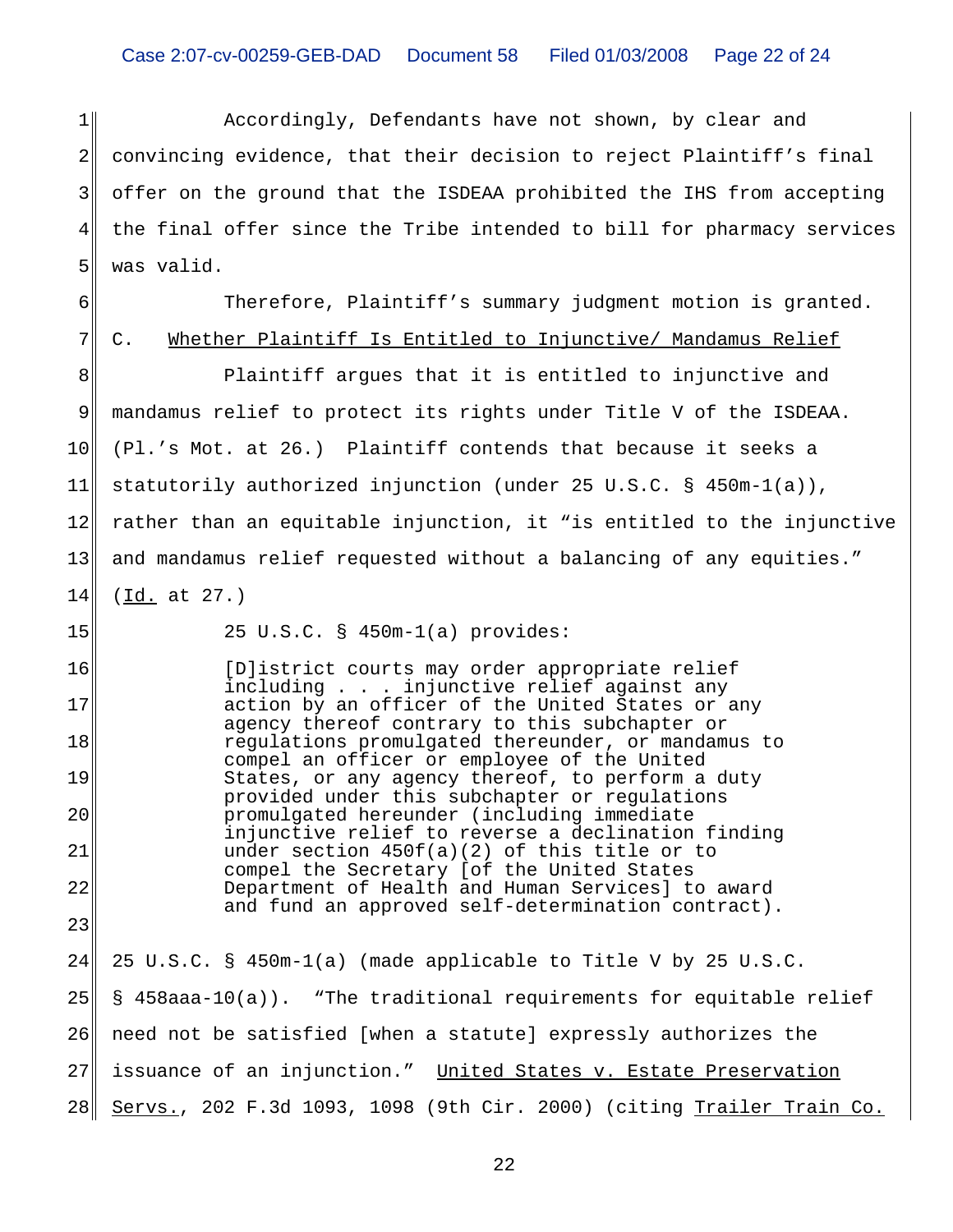$1$ 2 3 4 5 6 7 8 9 10 11 12 13 14 15 v. State Bd. of Equalization, 697 F.2d 860, 869 (9th Cir. 1983)); Atchison, Topeka & Santa Fe Ry. v. Lennen, 644 F.2d 255, 260 (10th Cir. 1981) (per curiam); Star Fuel Marts, LLC v. Sam's East, Inc., 362 F.3d 639, 651-52 (10th Cir. 2004); Nat'l Wildlife Fed. v. Burlington N. R.R., Inc., 23 F.3d 1508, 1511 (9th Cir. 1994) (finding that in order to get an injunction under the Endangered Species Act ("ESA"), a "plaintiff must make a showing that a violation of the ESA is at least likely in the future"); Crownpoint Inst. of Tech. v. Norton, Civ. No. 04-531 JP/DJS, Findings of Fact and Conclusions of Law at 26, ¶ 30 (stating, in an ISDEAA case involving Title I, that where a tribal organization sought an injunction pursuant to 25 U.S.C. § 450m-1(a), "[t]he specific mandamus relief authorized by ISDA relieves [the plaintiff tribal organization] of proving the usual equitable elements including irreparable injury and absence of an adequate remedy at law.").

16 17 18 19 20 21 22 23 24 25 The appropriate relief to which Plaintiff is entitled follows: Defendants are permanently enjoined from rejecting the Tribe's final offer with respect to the Tribe's pharmacy services program on the grounds and with the conditions asserted in the Grim Letter; and are required to continue providing such funding as is authorized under the Compact and Calendar Year 2007 FA (as proposed by Plaintiff in its final offer and which the February 28, 2007 Order directed the parties to execute) without imposing any condition that would prevent Plaintiff from charging beneficiaries for services. The ///

- 26 ///
- 27 ///
- 28